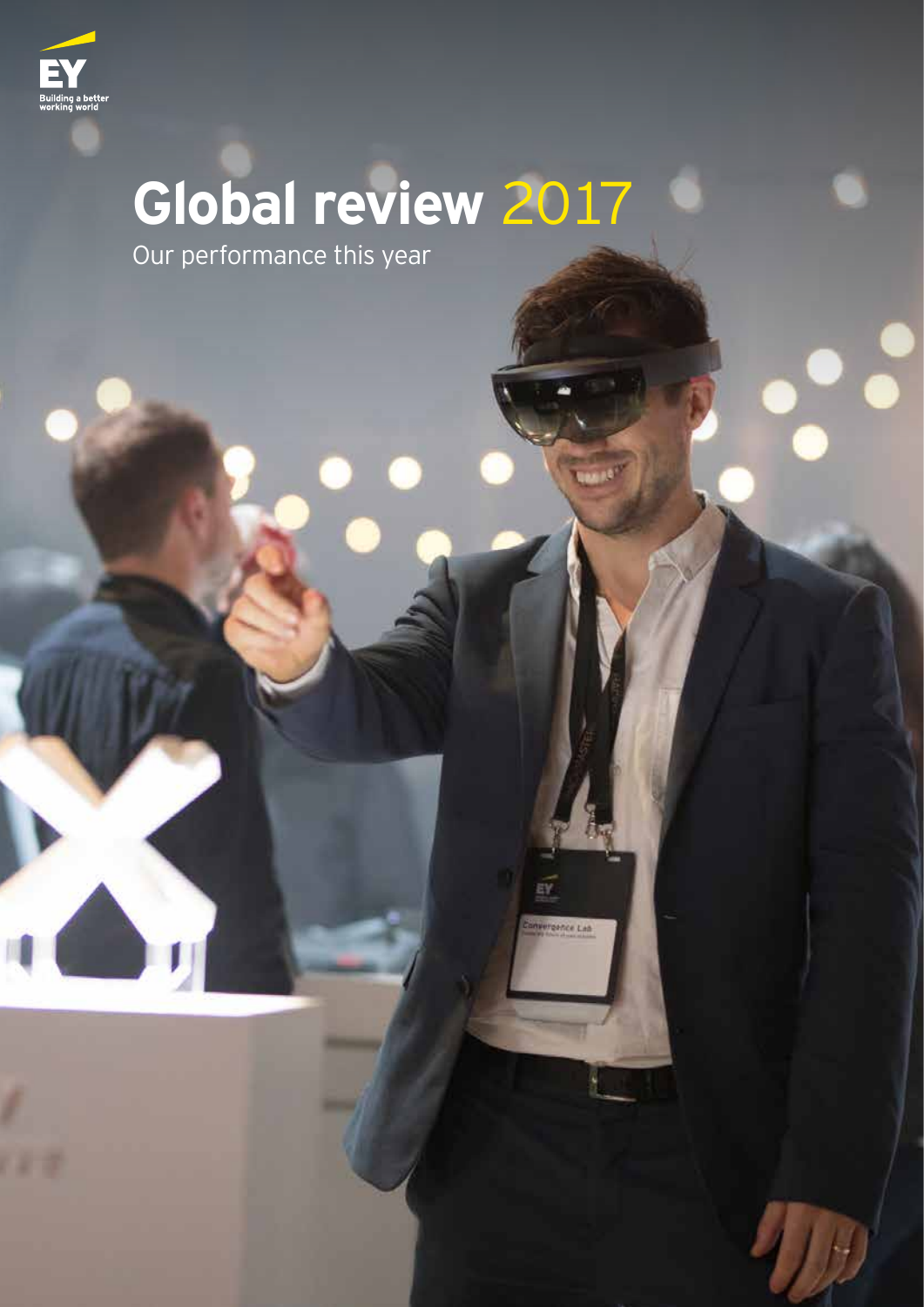# How can we make a lasting impact in a rapidly changing world?

In a rapidly changing world, at EY we're making an enduring impact by staying focused on our purpose of *Building a better working world* – for our clients, our people and our communities.

Events around the world over the past year have accentuated the change and uncertainty that we all feel. The developing impact of Brexit in the UK and Europe, the elections of new global leaders around the world, and ongoing conflicts in the Middle East and Northeast Asia are just a few examples. Add to that an increase in nationalist policies and attitudes in many countries, and the result is a level of uncertainty that acts as a tax on business and slows decision making. It also takes a personal toll on our clients and ourselves: these are undoubtedly challenging times. Yet this uncertainty also places a premium on our value as trusted advisors. Many of our clients are looking to us for insights and advice as they navigate disruption and search for growth. Question by question, answer by answer, we help our clients tackle their toughest challenges.

At the same time, rapidly advancing technology allows companies and individuals to do business in new ways and allows innovation to flourish as never before. Technology is redefining the market for everyone. As industry boundaries blur, competition is approaching from all quarters: from start-ups with new ideas and disruptive business models to established companies in unrelated sectors. This rapid pace of change is demonstrated by the fact that more than half of the companies on the Fortune 500 have disappeared since 2000 and estimates are that four in 10 companies could be displaced by digital rivals by 2020.

The pressure to innovate – and the reward for doing so – is as strong for EY as it is for our clients. So we are adapting our business, both in terms of where we invest and whom we recruit. In FY17 we invested US\$500m in more than 12m hours of training. Our 250,000 people around the world are embracing change, and helping our clients to adapt as well. By doing so we can seize the opportunities these changes provide – to create not only better products and services, but also more inclusive economic growth.

This is particularly important at a time when trust in government, large institutions and business is low. It's also the reason we're working with the Coalition for Inclusive Capitalism on an initiative called The Embankment Project. The aim is to advance a new framework that helps businesses to focus on the true sources of long-term value for all of their stakeholders. The goal is to be able to create a tool to assess how they provide value to a range of stakeholders beyond shareholders, including employees, supply chains, communities and society at large - promoting more inclusive and sustainable growth. Furthermore, we invested more than US\$90m and more than 700,000 volunteer hours to support a variety of initiatives ranging from Jacaranda Health to the Network for Teaching Entrepreneurship.



See Mark Weinberger talking about the highlights of EY's year.

These are just some of the ways in which we're helping to address the issues that affect all of our futures. We feel a responsibility to lead by example, and to demonstrate that business has an important role to play in addressing the global economy's biggest difficulties. We'll continue to take our knowledge and experience and apply it every day to *Building a better working world*.

Mal Weinleys

Mark A. Weinberger **Global Chairman and CEO**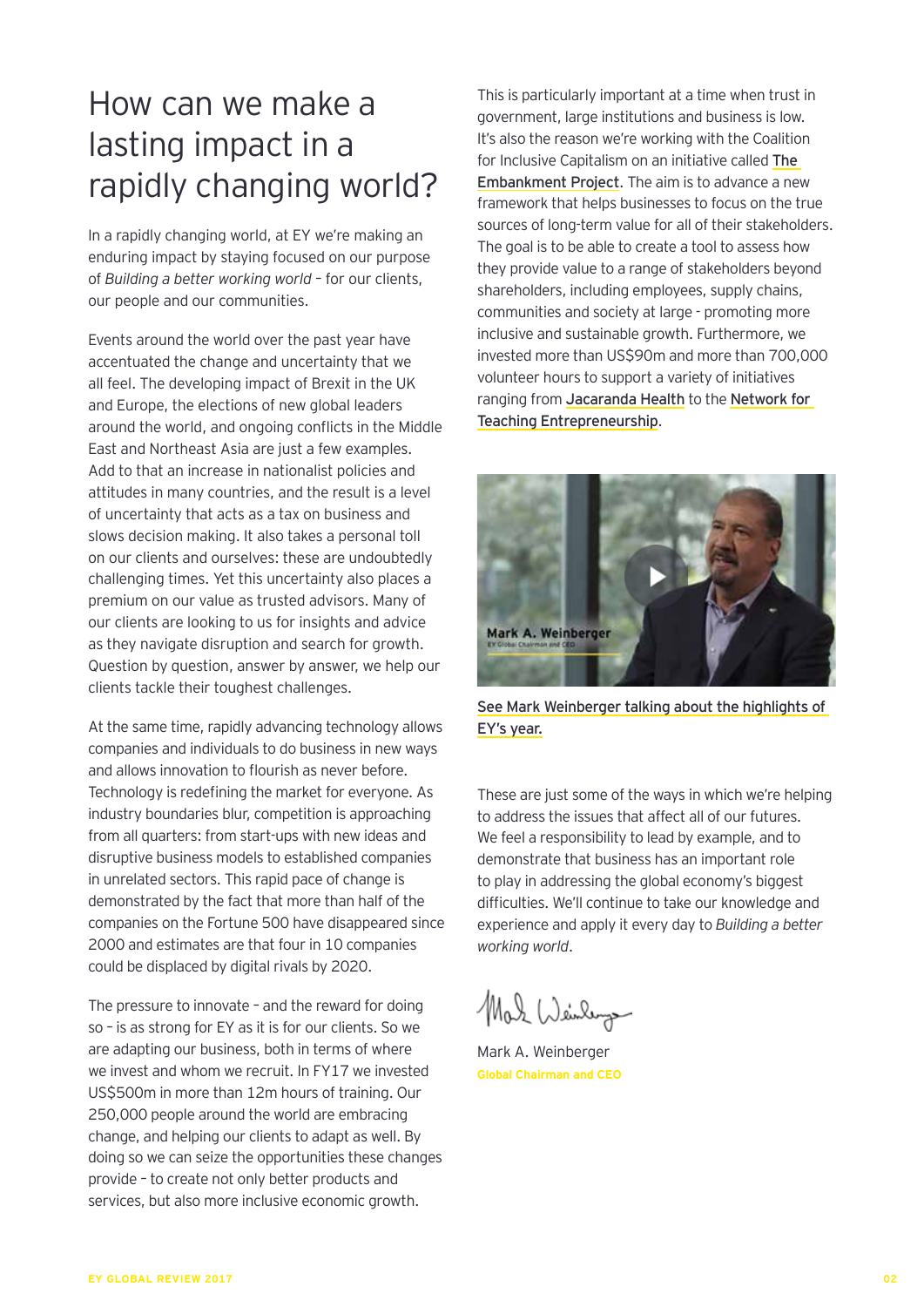**CHAPTER 01**

# Disruption and the digital age

Digital is one of the defining trends of our time. We're helping our clients make sure their strategies are fit for a digital world.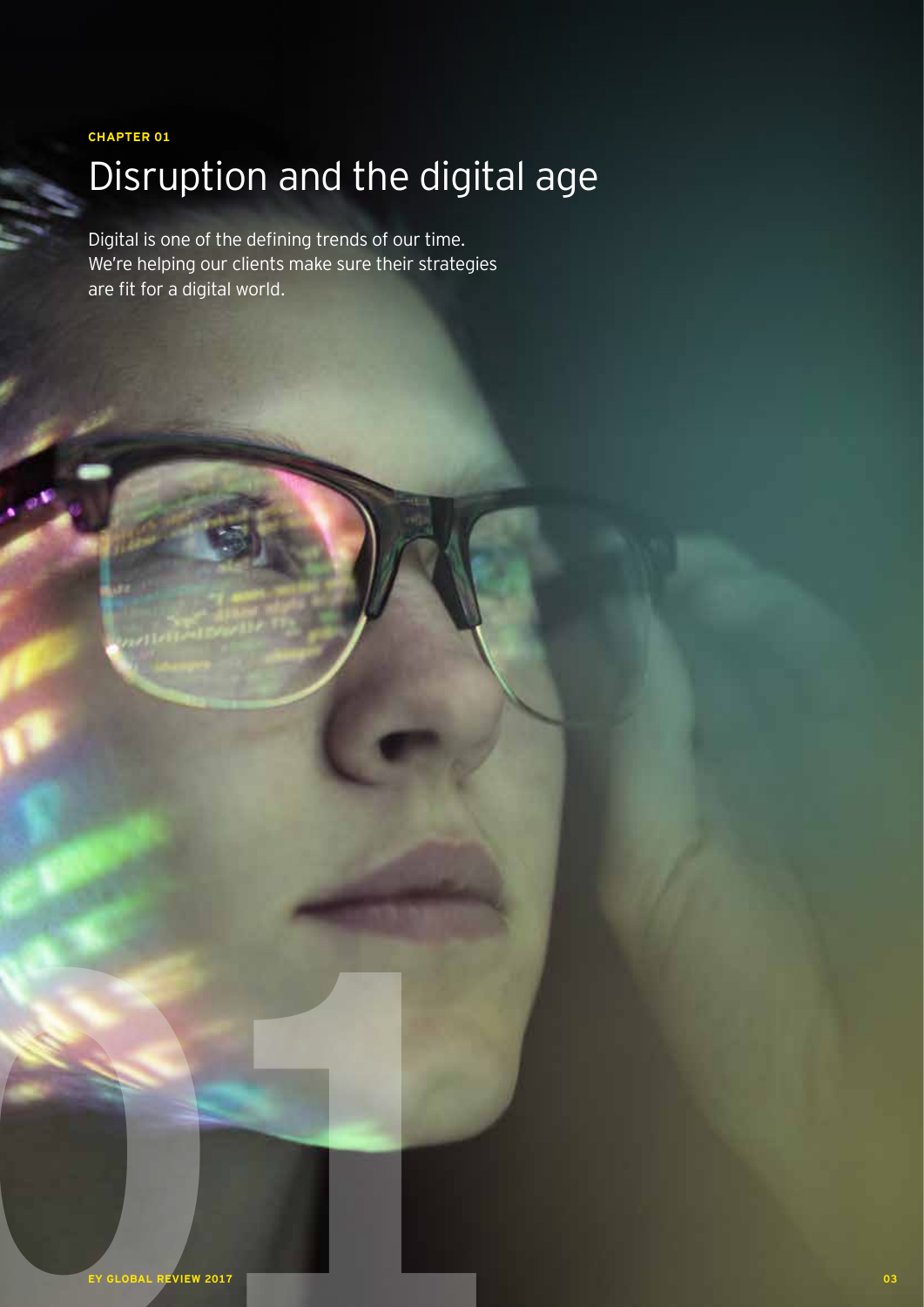Our clients are being affected by disruptive new technologies that are changing their markets, underlying business models and delivery mechanisms.

Bots are providing information to customers and helping them make decisions about what to buy. The digitization of physical goods is better matching supply and demand. Blockchain solutions are establishing built-in levels of trust among market participants. Start-ups continue to disrupt existing industries and create altogether new markets. All of these disruptive technologies are creating frictionless paths between buyers and sellers.

At EY, we believe that human insight is needed to seize the upside of disruption and navigate the extraordinary choices that digital presents. Human ingenuity, judgment and creativity drive innovation and the development of new technologies that free us to focus on what really matters. It will be the right combination of minds and experience that allows us to realize the potential of technology – and to plan for a digital future from every angle.

We believe that for an organization to harness the potential of digital, it should be considered as part of the whole, and not as some discrete function. It's a way of thinking and behaving that needs to be embedded across the entire value chain, from strategy and design through to execution and the management of risks.

We see business issues not digital ones. We protect and grow our clients' businesses by providing business services fit for a digital world. We can do this because we are able to draw on people from across our organization, our alliances and networks to create the right digital ecosystem. With the right combination of experience, independent thought, creativity and judgment, we can help our clients choose how to drive a digital agenda today and plan for their digital future with confidence.

Digital affects every part of a business. Our holistic approach to digital inspires us to ask better questions. We help our clients develop and execute an agile business strategy that enables them to adapt to a constantly changing digital environment, thereby seizing opportunities and managing risks at every stage of the value chain. We look at the whole enterprise and explore key issues like enterprise strategy, innovation, experience and trust. No matter where our clients are on their digital journey, this approach can help them confidently navigate digital disruption.

### Driving a digital dialogue

How leaders can power radical growth in a digital world was one of the themes of Innovation realized 2017, our experience-based, immersive event held in the Bay Area, California. More than 250 corporate executives, chief innovation officers, chief digital officers, chief strategy officers, disruptors and thinkers representing more than 20 countries and 20 sectors came together to discuss, among other topics, how digital technology is now embedded into how everyone thinks about their business.

At this year's EY World Entrepreneur of the Year, held in Monaco, we convened some of the world's most inspiring entrepreneurs, game changers and government leaders from more than 60 countries. Embracing the digital transformation was among the many topics discussed, alongside big data, the workerless workforce and inclusive growth.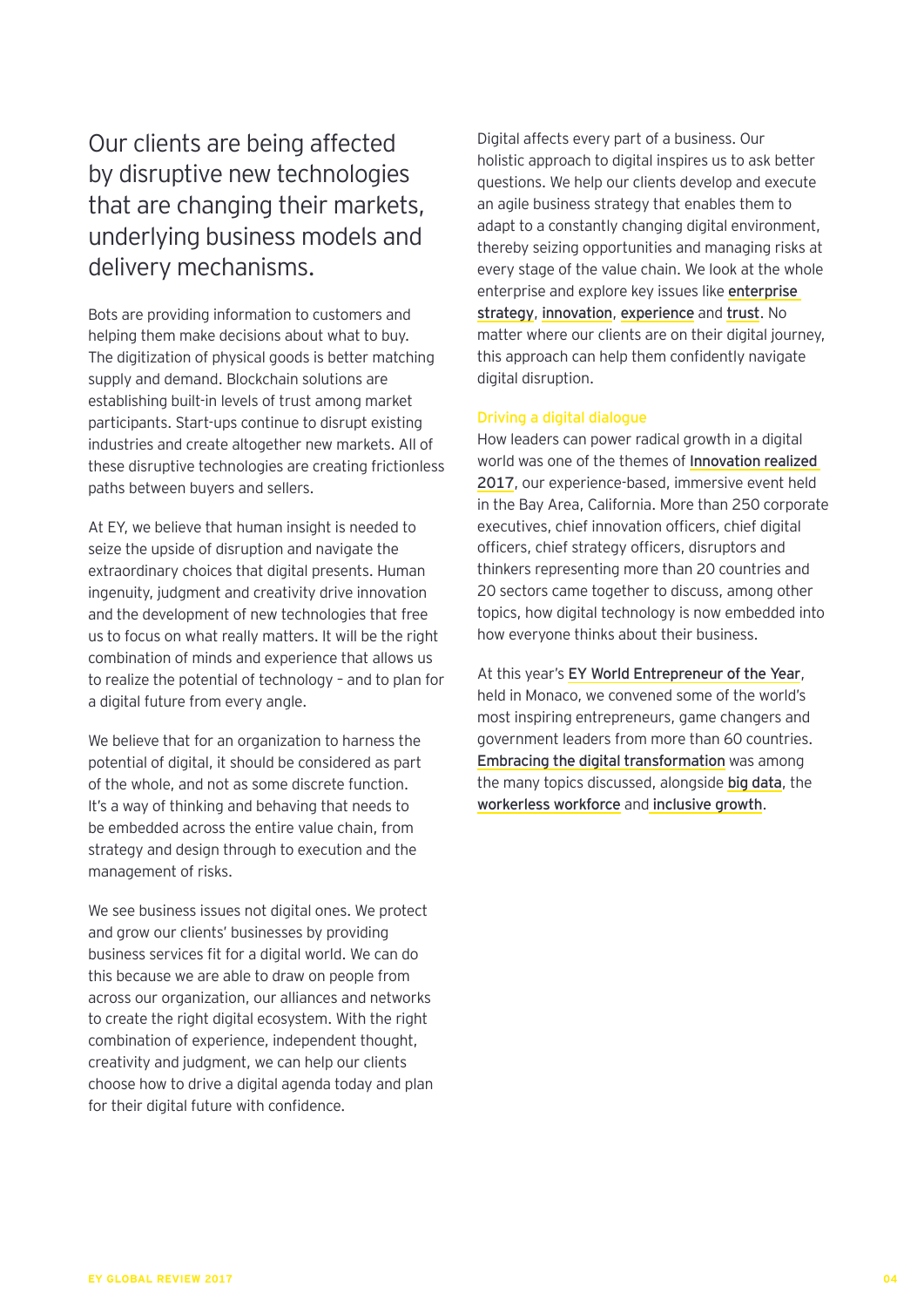#### Our alliances and acquisitions

No single organization can maintain a lead across all of the new digital platforms that are coming up. It's therefore now more important than ever to bring in specialized skills and resources, and build an ecosystem of like-minded companies so that we can react quickly to the changes that are taking place. Over the past four years, we have made more than 100 acquisitions, many of them to strengthen our client capabilities.

Through our alliances with GE Digital, IBM, Microsoft and SAP, we blend emerging technology in areas such as Blockchain, machine learning, Internet of Things and cybersecurity with business innovation to help clients solve their most complex issues and maintain competitive advantage as they transform to a digital organization.

We also work with a wide range of organizations including Los Alamos National Laboratory to help combat cyber threats, and the Johns Hopkins Armstrong Institute for Patient Safety and Quality to help improve patient safety, operational efficiency and clinical outcomes. Together, we can create a ripple effect of business value beyond what either organization can bring alone.

### Building the next generation of digital leaders

In order to make sure that all of our people understand the digital landscape, we are building the capabilities of all of our people. This year, we launched our flagship immersive online learning experience, *Let's Talk Digital*. This is part of a multistage learning and experience program that will build our next wave of digital leaders.

# Summary

Organizations have the opportunity to leverage the power of digital, but need to mitigate the threats to pave the way to a successful future. At EY, we help our clients explore the possibilities, innovate to create their digital vision, and use analytics to inform decisions and manage risk. We guide them through the technology,

legal, regulatory and tax ramifications, assist them in executing the transformation, and provide the cybersecurity knowledge and experience to help protect their organization.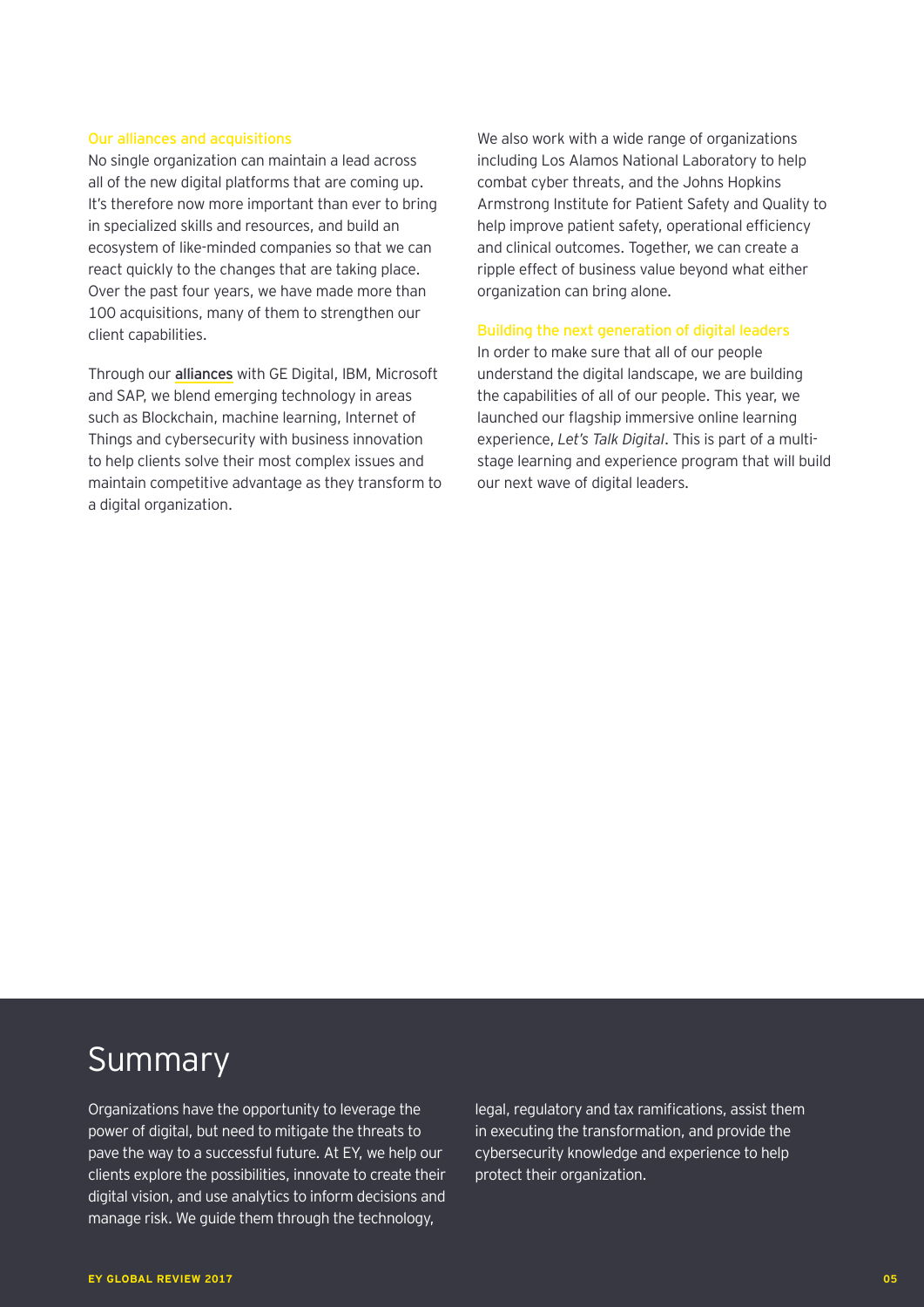# **Industry**

Having a sector focus means EY can help clients to better anticipate disruption and navigate convergence, while providing both cross-sector and industry-specific services.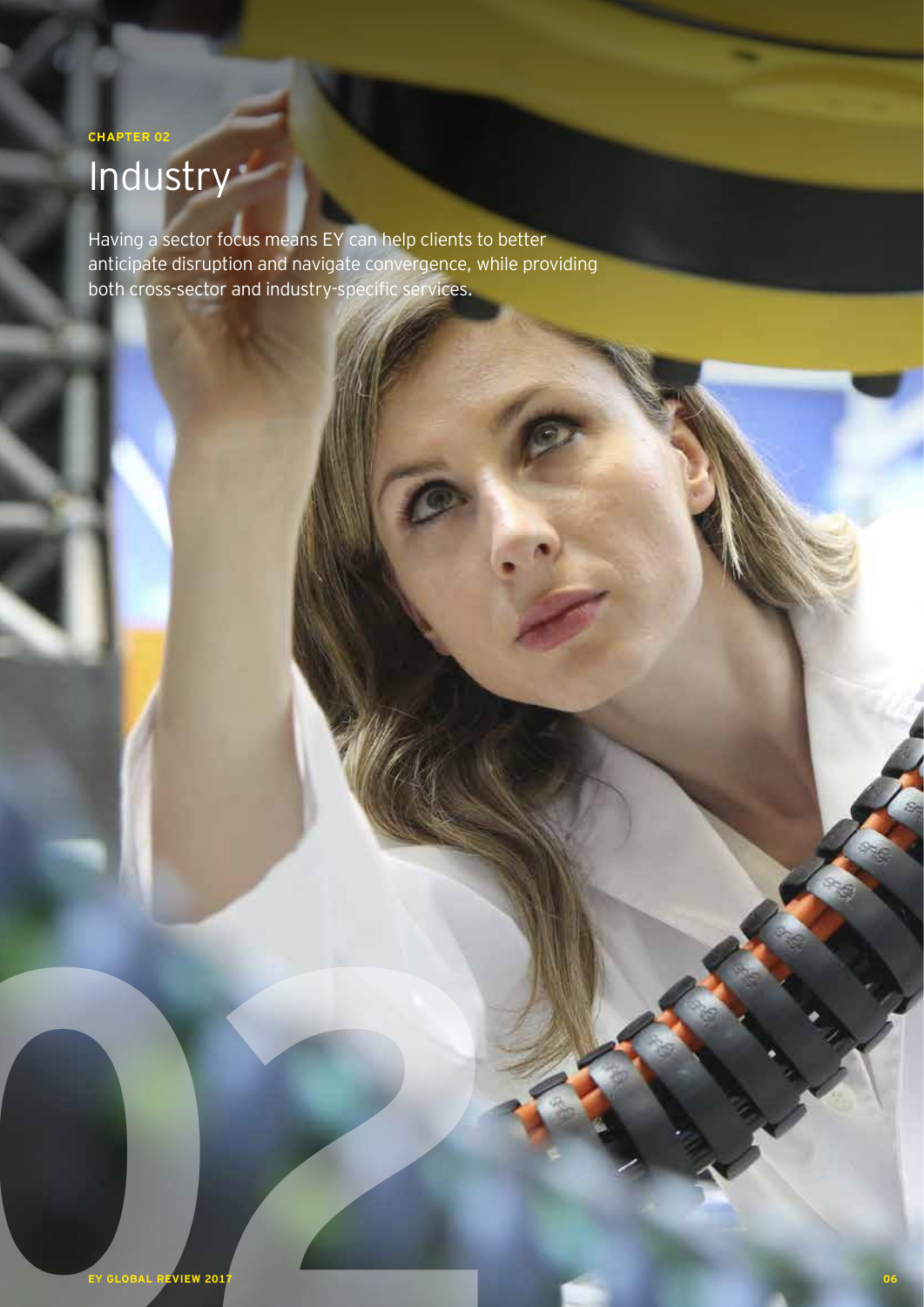The disruption caused by digitalization and hyperconnectivity has created a business landscape where it's possible for two previously distinct or separate industries to converge – changing their traditional services and methods of operation because of competition from new, digitallyenabled business models.

Digital is impacting every industry. As businesses become technology-driven or -enabled, this creates opportunities to evolve or re-invent business models.

We see a new wave of industries being redefined as supplier and customer relationships continue to be challenged. Healthcare, energy and financial services are prime examples of industries traditionally ruled by a few corporations, which have seen new entrants from other sectors and from start-ups.

## Conversing on convergence

At EY, we're using our sector knowledge and experience to help our clients understand the implications of convergence – the need for ecosystem collaboration; the level of cultural change required to adapt; the need to radically rethink agendas such as talent and skills and the important role that leaders must play.

And we're helping our clients that have embraced industry disruption as an opportunity. We're guiding them and shaping the debate on issues such as healthcare, mobility, urbanization and payments because there is a need for 'non-traditional' alliances across 'traditional' business boundaries to do it.

At this year's EY Convergence Lab in San Francisco, attendees from over 100 companies across 16 sectors, discussed how the technological revolution represents a fundamental shift that alters the way businesses operate, opening up unique opportunities beyond sector boundaries.

At our Technology, Media & Entertainment, and Telecommunications Expos in New York and San Francisco, attendees explored topics including digital selling; robotic process automation; the evolution of the customer experience; NextGen business transformation; cognitive and intelligent systems; cyber technologies; and creating the workplace of the future. And the EY Engaged Aging Summit saw executives from the health, life sciences, technology, mobility and insurance industries join government leaders and academics in Washington, D.C. to discuss an important question: How can we frame healthy aging as a societal asset worthy of investment?

#### Industry-specific experience

At the same time, EY Global Industry Centers around the world serve as virtual hubs for sharing industryfocused knowledge and experience.

Our commitment of time and resources means that we can anticipate market trends, identify implications and develop clear points of view on relevant industry issues. The global EY network of professionals provides highly responsive advice that meets our clients' assurance, tax, transaction and advisory needs.

# Summary

The current pace of change and innovation is having an impact on every sector. New thinking and innovative solutions are needed to solve today's most pressing challenges. We work with worldleading companies across 16 sectors, helping them to harness the potential of disruption.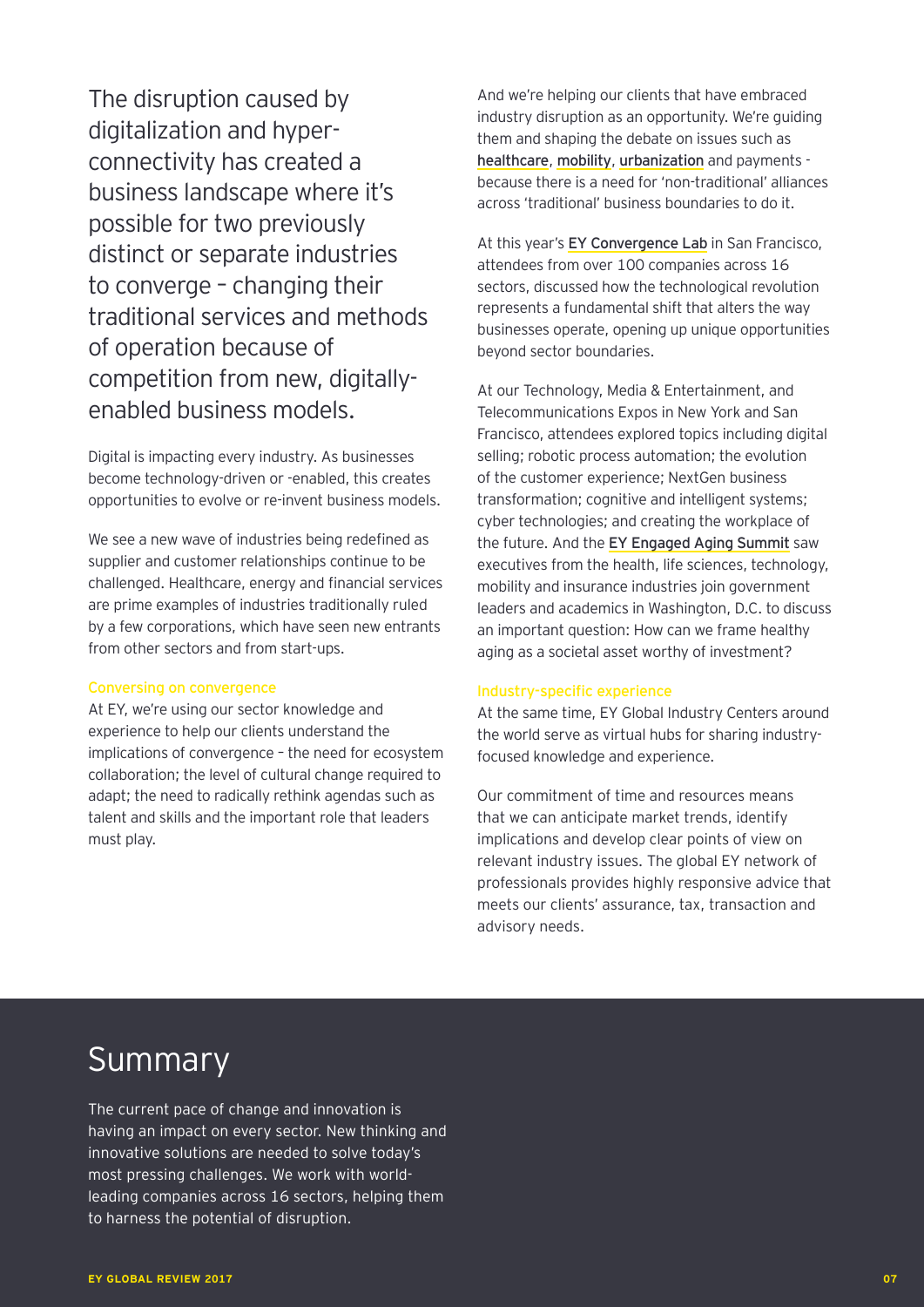## **CHAPTER 03**

# Emerging markets

Our leading position in many of the world's emerging economies is underpinned by our ongoing investment in them.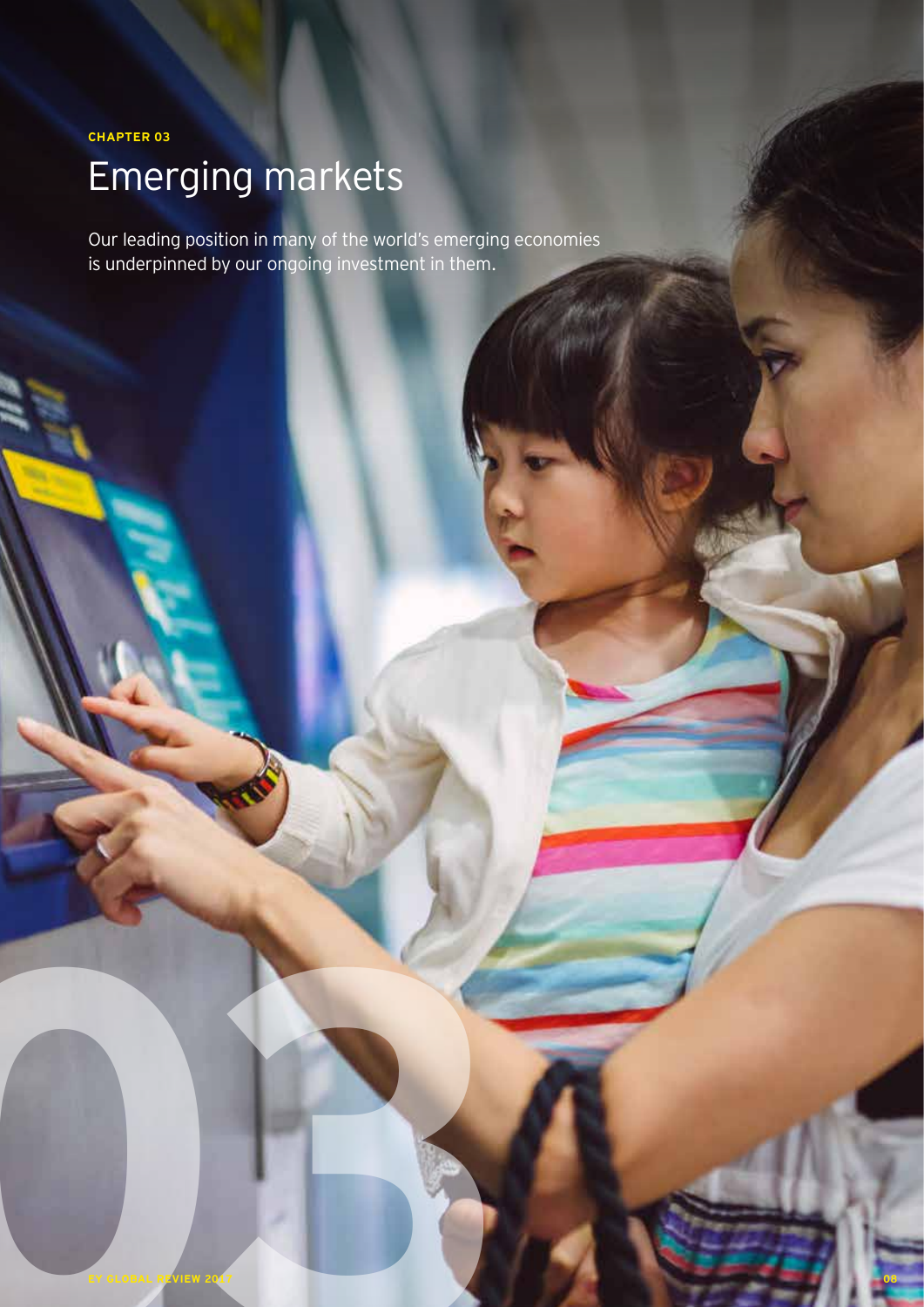This year a record percentage of our newly-promoted partners – 36% – came from the emerging markets, a reflection of the important role these markets are playing in our organization's growth.

We support companies in developed and emerging markets to improve cross-border opportunities. Our purpose of building a better working world also includes working with companies, governments and non-governmental organizations to support emerging economies in their growth trajectories, improve the business environment and balance risk.

## A framework of emerging markets experience

Our Emerging Markets Center quickly and effectively connects clients to the world's fastestgrowing economies. We share the breadth of our knowledge through a wide range of initiatives, tools and applications, offering businesses in both mature and emerging markets an in-depth and cross-border approach.

### The EY Global Emerging Markets Committee

comprises senior managing partners from emerging economies across the globe. Its purpose is to use our global approach to expand experience and talent in the emerging markets, and to empower our local teams who work closely with clients across the developing world, or those with an interest in expanding into these markets.

As demographics shift, particularly in emerging markets, and global megatrends are driving business complexity and competitiveness across all sectors, we have tailored our sector services, with the appointment of Emerging Markets Global Industry Leaders. These leaders have deep industry knowledge and extensive experience in emerging markets, and are well positioned to help our clients identify opportunities and assist them with their expansion plans.

EY works with higher education organizations to promote academic studies in and about emerging markets. The Institute for Emerging Market Studies is a global network of academic institutions, supported by EY, that are based in emerging markets, dedicated to the study of the impact of macroeconomics in their respective markets and the global marketplace.

As a highly globally integrated professional services organization, we're also well positioned to help our clients navigate the changing conditions brought about by globalization and disruption. The EY Global Business Networks of multilingual EY professionals help companies with their international growth ambitions. They use their deep knowledge of the differing cultural and business perspectives involved to help clients exactly when and where they need it.

**PROMOTED PARTNERS**



This year a record 36% percent of our newly-promoted partners came from the emerging markets

# Summary

Our presence in many of the world's fastestgrowing economies means we can offer insights and experience aimed at helping our clients identify and capitalize on growth opportunities, deal with challenges and also unravel hidden gems in the fascinating world of emerging markets.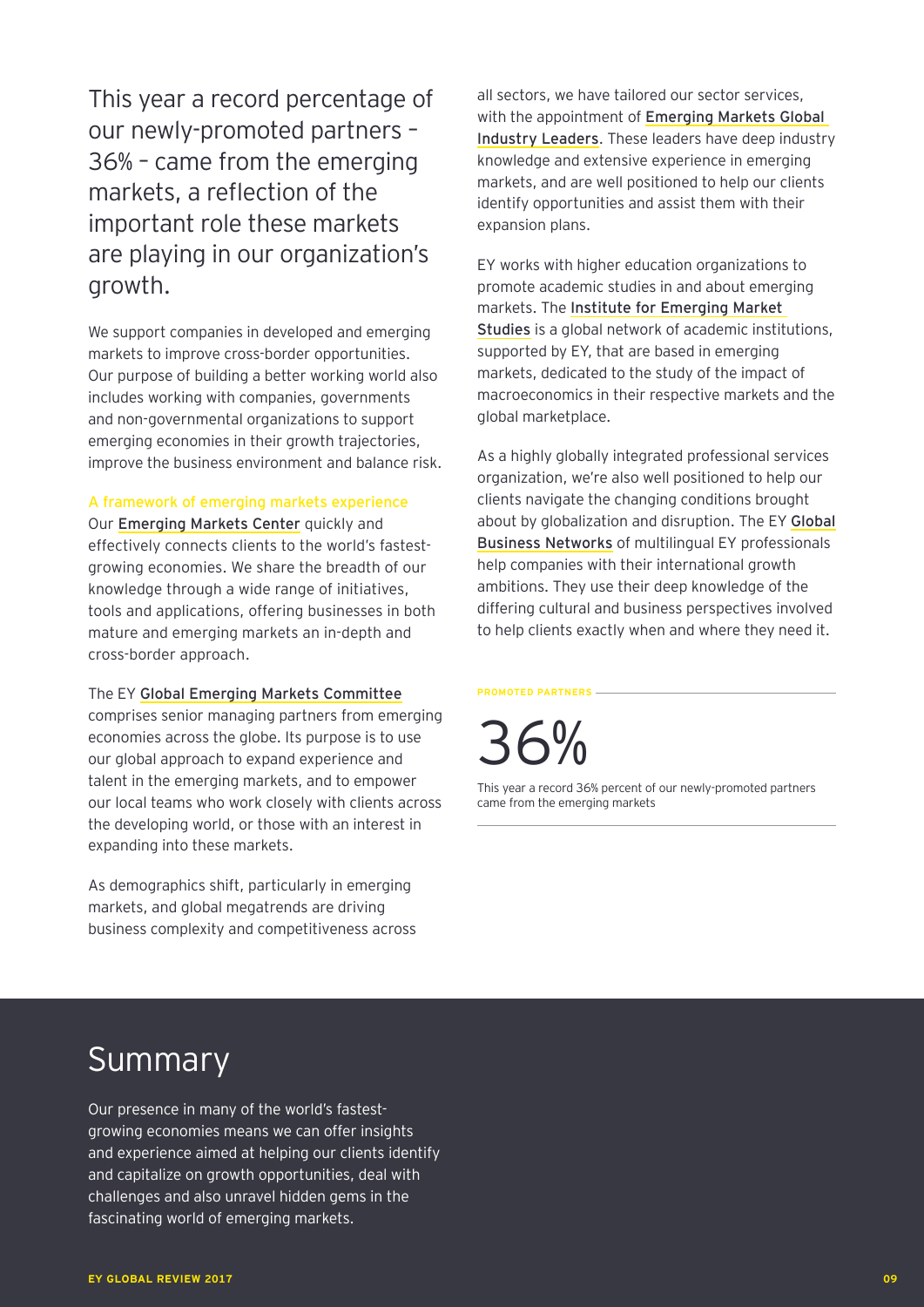**CHAPTER 04**

# Talent

While today's working world is changing fast, one thing at EY remains the same. Whenever you join, however long you stay, the exceptional EY experience lasts a lifetime.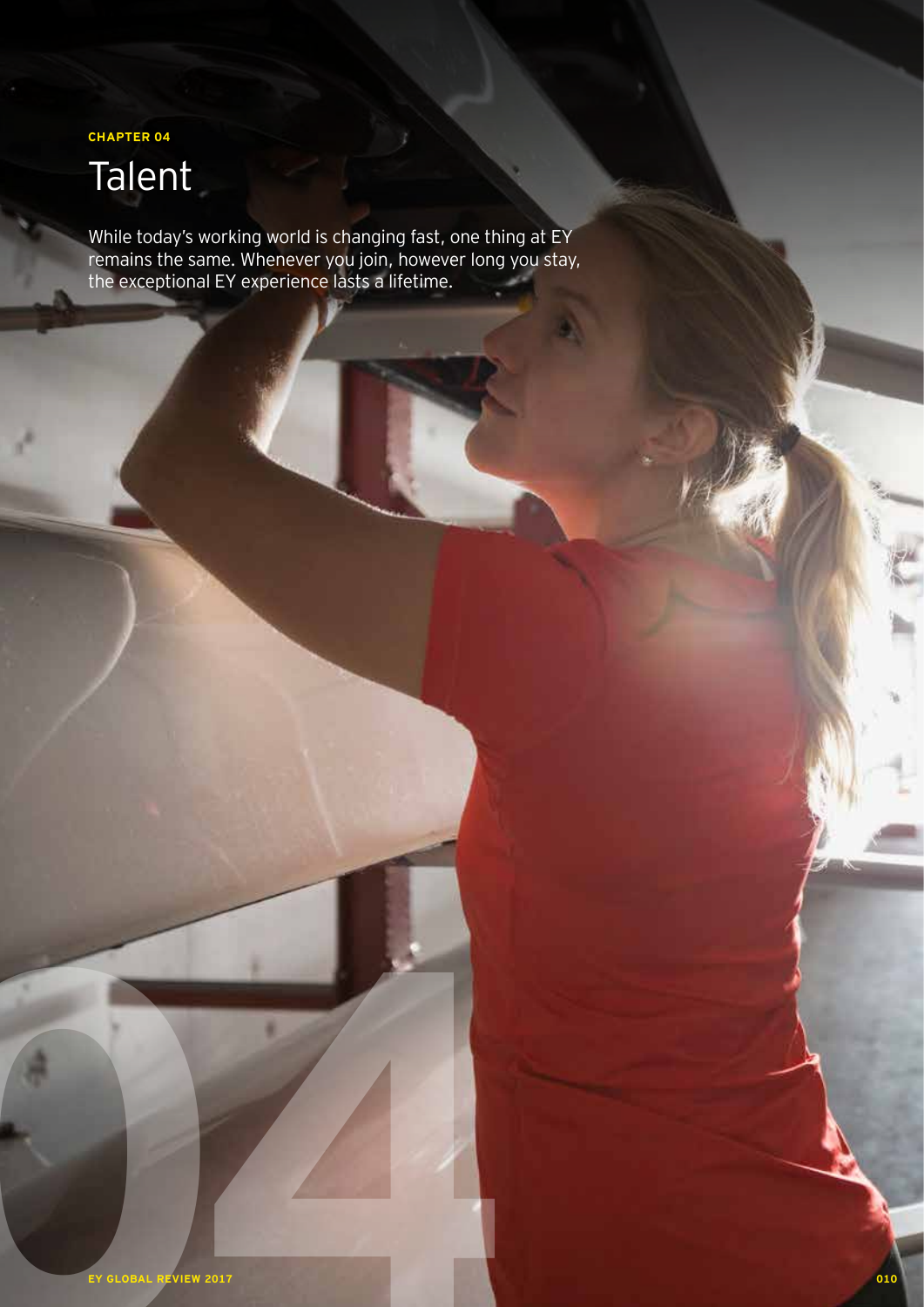The changing nature of the world around us and our work at EY means we're future-proofing our business. We're doing this by working hard to engage our workforce and by evolving our recruitment strategy to both hire the best talent today, and anticipate the skills that will be needed to solve complex problems in the future.

Today's working world is in a constant state of change due to globalization, changing demographics, advances in technology and regulatory shifts. These changes impact our workforce and business every day, and this will only continue.

Businesses have a choice: embrace disruption, or get left behind.

At EY, we're reimagining the future of work to better respond to the needs of our people, clients and business. Nancy Altobello, Global Vice Chair, Talent at EY, shares more in her blog about how we're preparing for the global talent needs of tomorrow, today.

**EY PEOPLE**

65,000 People hired across EY in FY17

### Engaging our people

Our research over many years shows that the most engaged teams are also the highest performing teams across a range of measures. Building a better working world starts with our people and the exceptional experiences they have at EY that empower them to grow their careers and become purpose-driven leaders.

Purpose-driven leaders value and leverage differences to ask better questions that lead to better answers that help solve our clients' toughest challenges.

Our people are the lifeblood of our organization. They have the power to build, grow, innovate, create and add value to our clients, people and communities. And we have a responsibility to equip them with the right tools and skills, and anticipate the skills they will need in the future.

We've done this by introducing team-based simulation trainings to all our sectors to make the learning process more interactive, engaging and meaningful. We are introducing a new program that will enable our people to invest in their own careers by earning digital credentials in skills that differentiate them in the market, such as data visualization, artificial intelligence, data transformation and information strategy. EY Badges will equip our people with the necessary skills to solve complex problems, and to stay relevant in today's rapidly changing world.

In FY18, we are also launching LEAD, a new global approach to career, development and performance for our people, with future-focused career conversations, regular and useful feedback and ongoing insight into their performance. LEAD provides greater transparency and saves time, so our people can spend more time having meaningful conversations that fuel their futures. It will enable our people to gain the skills, coaching and confidence they need to be agile, dynamic leaders who ask better questions, grow our business and our clients' businesses, and make the world work better.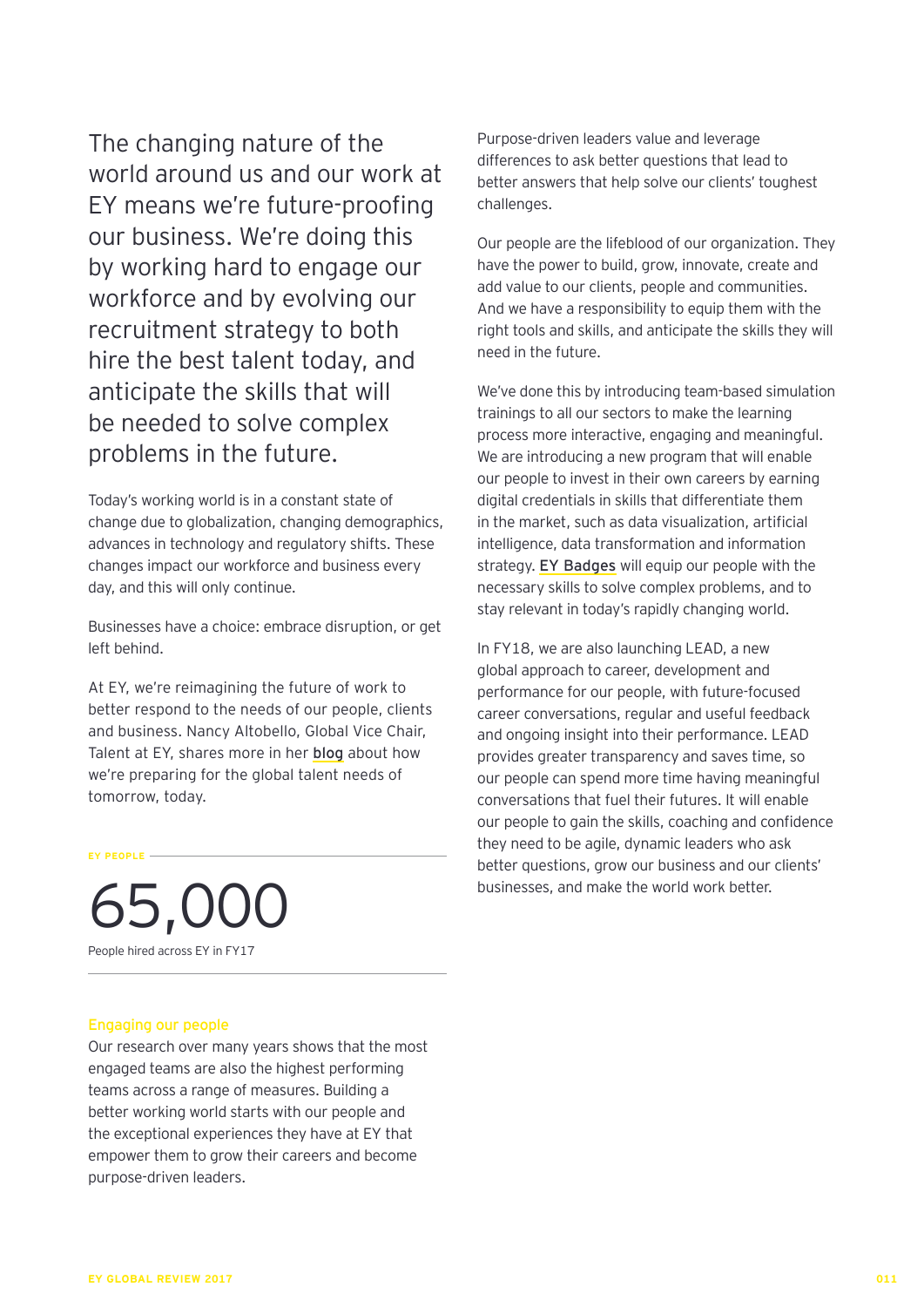#### **EY HIRES**

# 25%

Nearly 25% of all experienced hires come to EY via referral

#### Evolving our workforce

We're challenging our traditional workforce model, moving towards one that provides us with the flexibility we need to meet our clients' needs. So we're tapping into the "gig" economy - people who are seeking exciting projects and who possess specialty skills, but want to engage with EY on a freelance basis.

Currently, 6% of the EY global workforce are contract workers and we expect that number to grow significantly over the next several years. That's why we created GigNow, a new platform to source, match and engage contract workers. With an advanced technology platform and experienced recruiters, we're able to tap into the best talent around the world when and where we need it, build a more agile and flexible workforce model and scale our global talent base faster and more effectively than ever.

GigNow is currently live in the United States, United Kingdom, Ireland, Australia and New Zealand with discussions underway to launch it soon in five more countries.

EY also recognizes the strong connection between women, sport and business. We're helping to unlock the potential of sport in preparing women for leadership roles through targeted elite athlete hiring programs. In this broadcast, Nancy Altobello, EY Global Vice Chair, Talent, and Grace Luczak, Olympian, USA Rowing, share how the skills and experience of athletes are beneficial to business.

## Leadership beyond EY

Not everyone will stay at EY for their entire career, but even after they leave, our people can apply the leadership skills and experiences they gained at EY to make the world work better.

### Recognition for our people and our efforts

Through our peer-based global award program, Better begins with you, we recognize and celebrate EY people who have found inspiring and impactful ways to bring EY's purpose – building a better working world – to life.

## See how the 2016 global winners and finalists are building a better working world.

Our efforts to futureproof our businesses, while engaging and developing our people, have seen us recognized by a number of organizations. In 2016, the Great Place To Work Institute once again named EY one of the 25 Best Multinational workplaces for the second straight year – and the only one of the Big Four to make the list.

We were once again ranked the most attractive professional services employer among business students globally by Universum, and came in fourth overall. For the first time, Universum also named us among the top 50 most attractive employers for engineering and IT students. And finally, People magazine and the Great Place to Work® Institute ranked Ernst & Young LLP (US) on the first annual "50 Companies That Care" list

#### Growing our organization

In FY17 we grew to nearly 250,000 people across 151 countries. Nearly two million people applied for roles with EY member firms. Just over three percent of applicants were hired - that's 65,000 people, which equates to one person every eight minutes, 24 hours a day, 365 days a year. Nearly 25% of all experienced hires come to EY via referrals. More than 10% of our hires are alumni, or boomerangs who are people coming back to us. .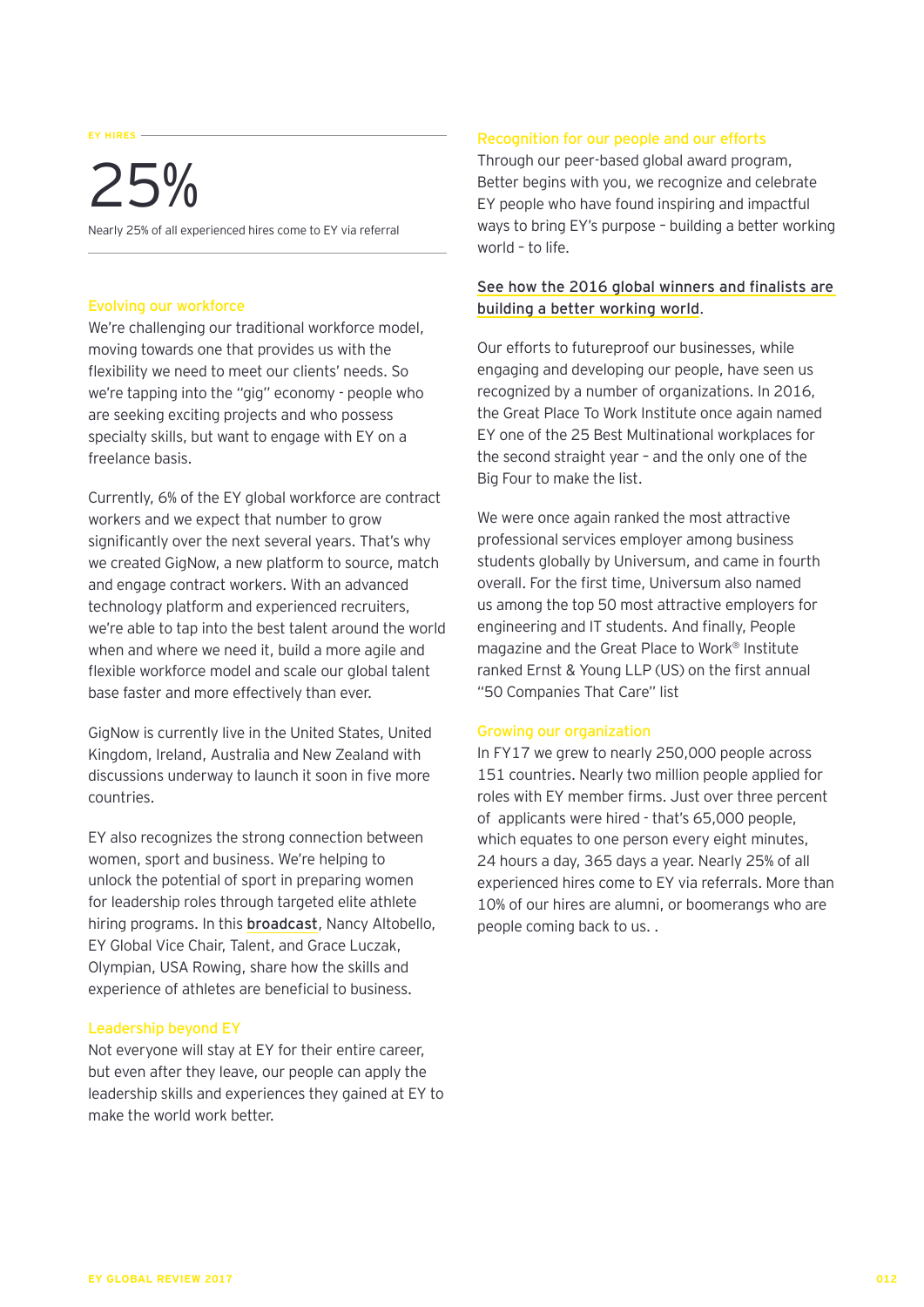### **CASE STUDY**

# How do you gain the upper hand in virtual reality?

"To put it simply, I wouldn't have been able to launch my business without the help of EY," says Stephan van den Brink, CEO of Manus VR.

Founded in 2014, the Netherlandsbased company's Manus VR Development Kit is a high-end data glove that brings intuitive interaction to virtual reality. Manus is Latin for "hand" and the company's glove offers full finger tracking, thumb tracking, haptic (touch) feedback, and other features that make the virtual reality experience more immersive.

Stephan, a former EY Tax consultant at the Eindhoven office of EY Netherlands, and his friend and co-founder, Maarten Witteveen, came up with the idea of Manus VR, and when he mentioned it to one of his colleagues, they told him about an EY-backed tech start-up boot camp called HighTechXL.

"The boot camp was fantastic," says Stephan. "It was three months of intensive work, looking at everything in the lifecycle of a start-up, including seeking investment, market entry, product launch and customer research."

At the end of the boot camp, Stephan went up against 20 other start-ups to pitch his idea to an audience of over 150 potential investors. He secured immediate funding, which accelerated the build of his business.

"After securing the funding, EY made it easy for me to pursue my dream," explains Stephen. "I left, so I commit all my time to Manus, but they said I could come back if things didn't work out."

Three years on and he is growing his business, having developed a roster of clients who use his VR gloves in the fields of medicine, rehabilitation, gaming, research and robotics.

The gloves are even being used in experiments to train NASA astronauts in order to prepare them for the International Space Station.

Stephan is now an EY client and is focusing on a couple of simple goals in the coming years.

"The next step for us is to break into the consumer market, but it will take some time," says Stephan. "For that reason, and with EY's help, I'm also focusing on making Manus VR a sustainable business that will be around for many years to come."

# Summary

The exceptional EY experience is the opportunity to do something exceptional, something that matters. It's owning your career, shaping your future and becoming the leader you want to be. It's how together we build a better working world.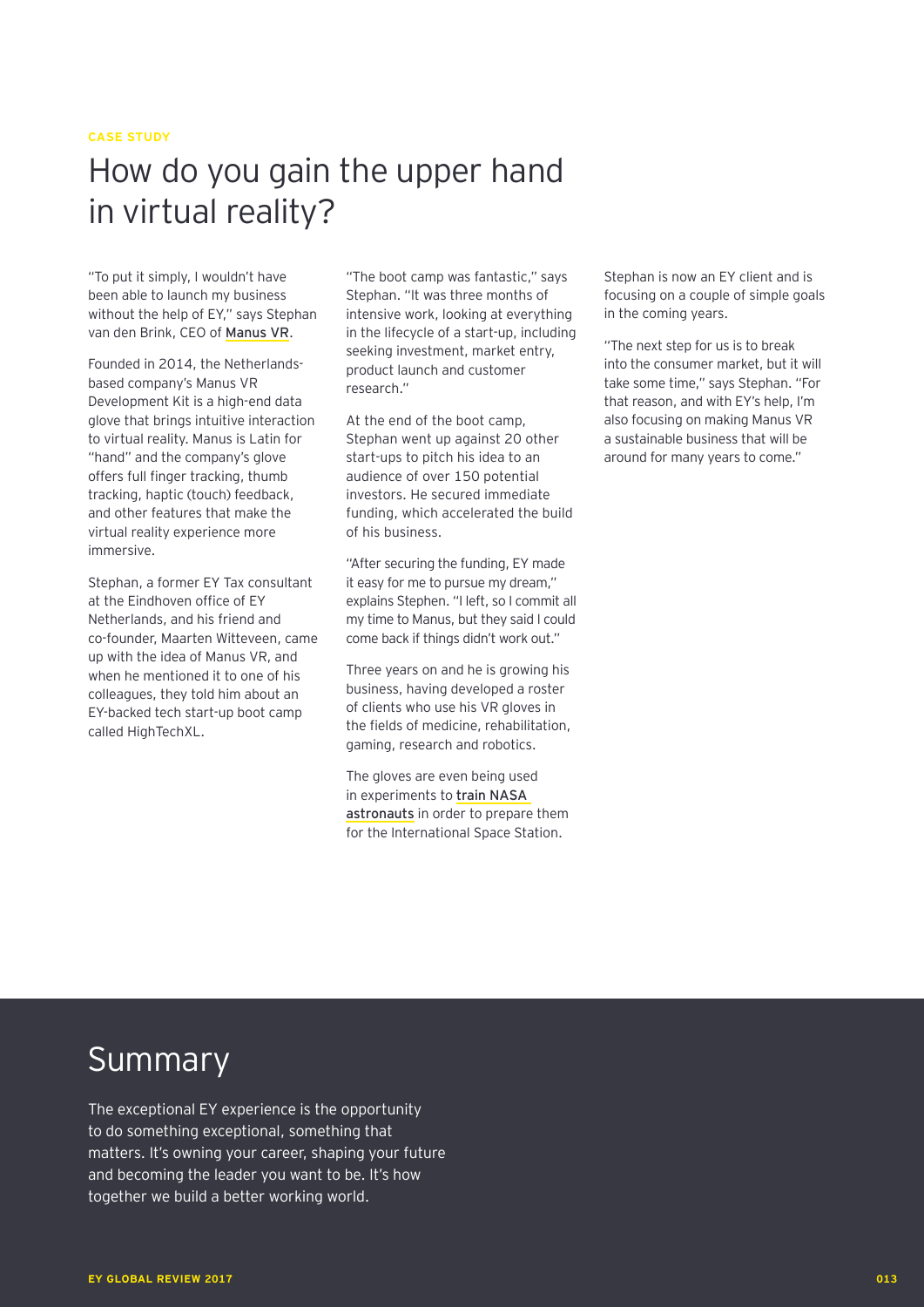# Diversity and inclusiveness

**CHAPTER 05**

Diversity and inclusiveness is an imperative for companies that want to thrive in the challenging and disruptive times we live in.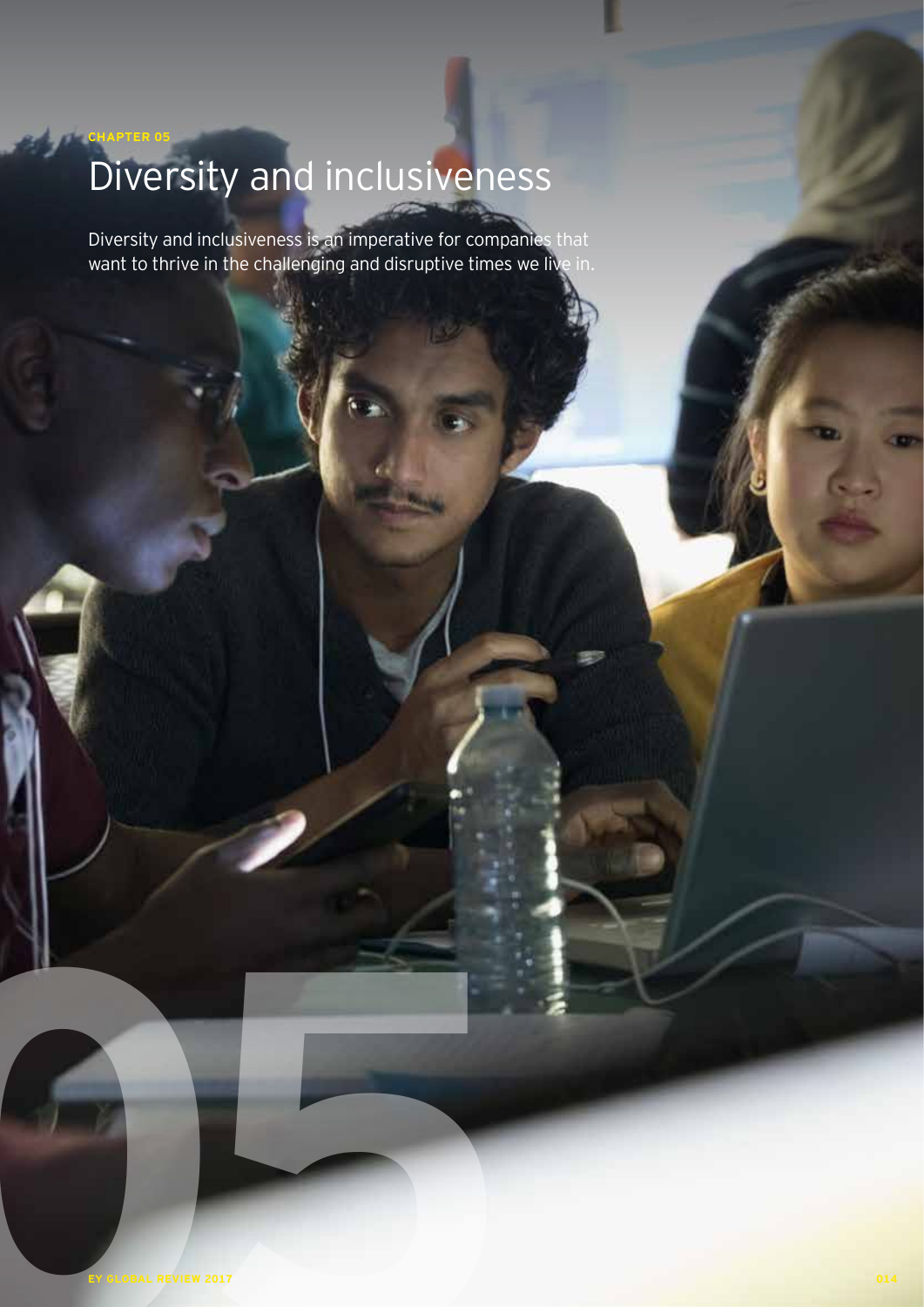In our experience, the best way to spark innovation, and manage through disruption, is to harness the power of different ideas from diverse groups of people who are supported by an inclusive culture.

Diversity is about differences. Each of us is different, and at EY we value and respect that. We think about differences broadly; they include, but aren't limited to background, education, gender, ethnicity, nationality, age, working and thinking styles, religious background, sexual orientation, ability and technical skills.

Inclusiveness is about leveraging differences to achieve better business results. It's about creating an environment where all of our people feel, and are, valued. An environment where they are able to bring their differences to work each day, and where they contribute their personal best in every encounter.

Although creating a culture of diversity and inclusion across our entire organization is an ongoing journey, our efforts so far have seen Ernst & Young LLP ("EY US") ranked #1 on US-based *DiversityInc* magazine's 2017 Top 50 Companies for Diversity. Selected from more than 1,800 organizations, this award recognizes our commitment to maximizing the strength of our diverse workforce and enhancing our inclusive culture. This is EY US's ninth consecutive year in the top 10 and our fourteenth time on the list.

EY is also #1 on a number of DiversityInc's specialty lists including 'Top Companies for Global Diversity', 'Top Companies for Executive Women', 'Top Companies for Diversity Councils' and 'Top Companies for People with Disabilities'.

### The foundations of our success

At EY, our global Diversity and Inclusiveness (D&I) framework - Winning through diversity and inclusiveness: a roadmap for success – is fundamental to how we harness the power of our diverse workforce to deliver exceptional client service and to create an environment in which all of our people feel as though they belong.

Our Global Diversity and Inclusiveness Steering Committee (GDISC) is a critical component to advancing the D&I agenda throughout EY. Comprising senior leaders from across our service lines, areas and regions, each member is committed to using their experience, knowledge of the organization and their influence to enhance EY's inclusive culture. GDISC members are instrumental in raising awareness of important D&I topics such as equitable sponsorship, insider/outsider dynamics and bias, to name a few. Their collective efforts and remodeling contributes to EY being recognized as a D&I leader in many of the markets in which we operate.

#### Raising awareness of D&I issues

Externally, an essential element of our diversity and inclusiveness agenda concerns the advancement of women. Our Women. Fast Forward platform is EY's response to the findings of the World Economic Forum Global Gender Parity Report 2016, that it will take 170 years to achieve global gender parity in the workplace.

As part of an ongoing collaboration, we sponsored International Women's Day in 2017 to help accelerate gender parity and engaged others to take groundbreaking action to drive the greatest change for women.

As part of both our Women. Fast Forward platform and our sponsorship of International Women's Day, we encourage our audiences, both within and outside of EY, to #BeBoldForChange in order to accelerate this process. The purpose of the campaign is to raise awareness of women's roles in different sociocultural environments, highlight gender inequalities and propose creative ways to address gender equity and equality.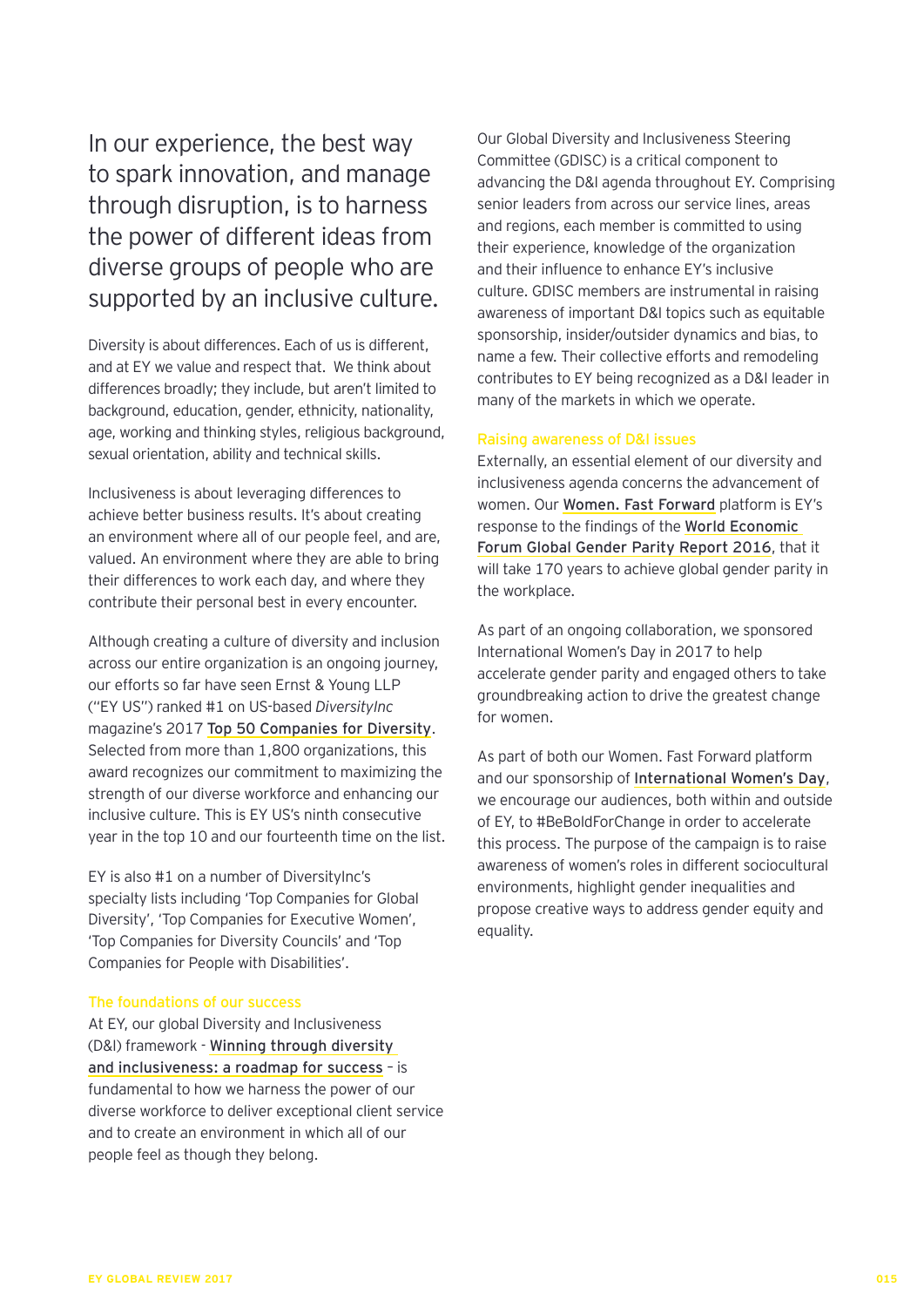EY also continues to be at the heart of the W20, a new initiative of the G20, the international forum for the governments and central bank governors from 20 major economies. The W20 promotes women's economic empowerment as an integral part of the G20 process. Using digital tools, expert meetings and roundtables as well as the W20 Summit, the W20 joins the global experiences of women's civil society organizations and women's entrepreneur associations to make recommendations within the G20 negotiations. The W20's current focus is on increasing the labor market participation rate and the value of work traditionally done by women; promoting female entrepreneurship and access to finance for women; closing the digital gender divide; and ensuring gender equality and women's economic empowerment are at the core of G20.

The EY Entrepreneurial Winning Women (WW) program helps women entrepreneurs in nearly 50 countries redefine what's possible. A 10-year old evergreen executive education program, WW identifies a select group of women entrepreneurs whose businesses show real potential to scale — and then helps them do it. We target "the missing middle" — those savvy women founders who have built profitable small companies but lack essential tools needed to expand sustainably. We develop those skills and position these women to become market forces, creating a vibrant global community of successful women entrepreneurs and inspiring peer role models leading high-growth companies.

EY is proud to be a founding member of CEO Action for Diversity & Inclusion™, the largest CEO-driven business commitment to advance diversity and inclusion within the workplace. With more than 200 CEOs from the world's leading organizations on board, this initiative is driven by a realization that addressing diversity and inclusion is not a competitive issue, but a societal issue that business leaders can play a critical role in addressing.

Our study of gender inequality in corporate leadership with the Peterson Institute for International Economics found that organizations that provide fathers with more access to paternity leave have significantly more women on corporate boards. As a matter of fact, the top gender balanced countries provide 11 times more paternity leave days than the bottom 10 countries. Twenty-two thousand organizations in 91 countries were evaluated for this research.

## Creating an inclusive environment for EY's LGBT community

Unity, our professional network for the EY LGBT community and allies, has more than 1,600 members globally and has received recognition in Australia, the United Kingdom and the United States for its success in creating an LGBT-inclusive work environment. 'Making it real - globally' serves as an accessible guide for turning LGBT policy into practice.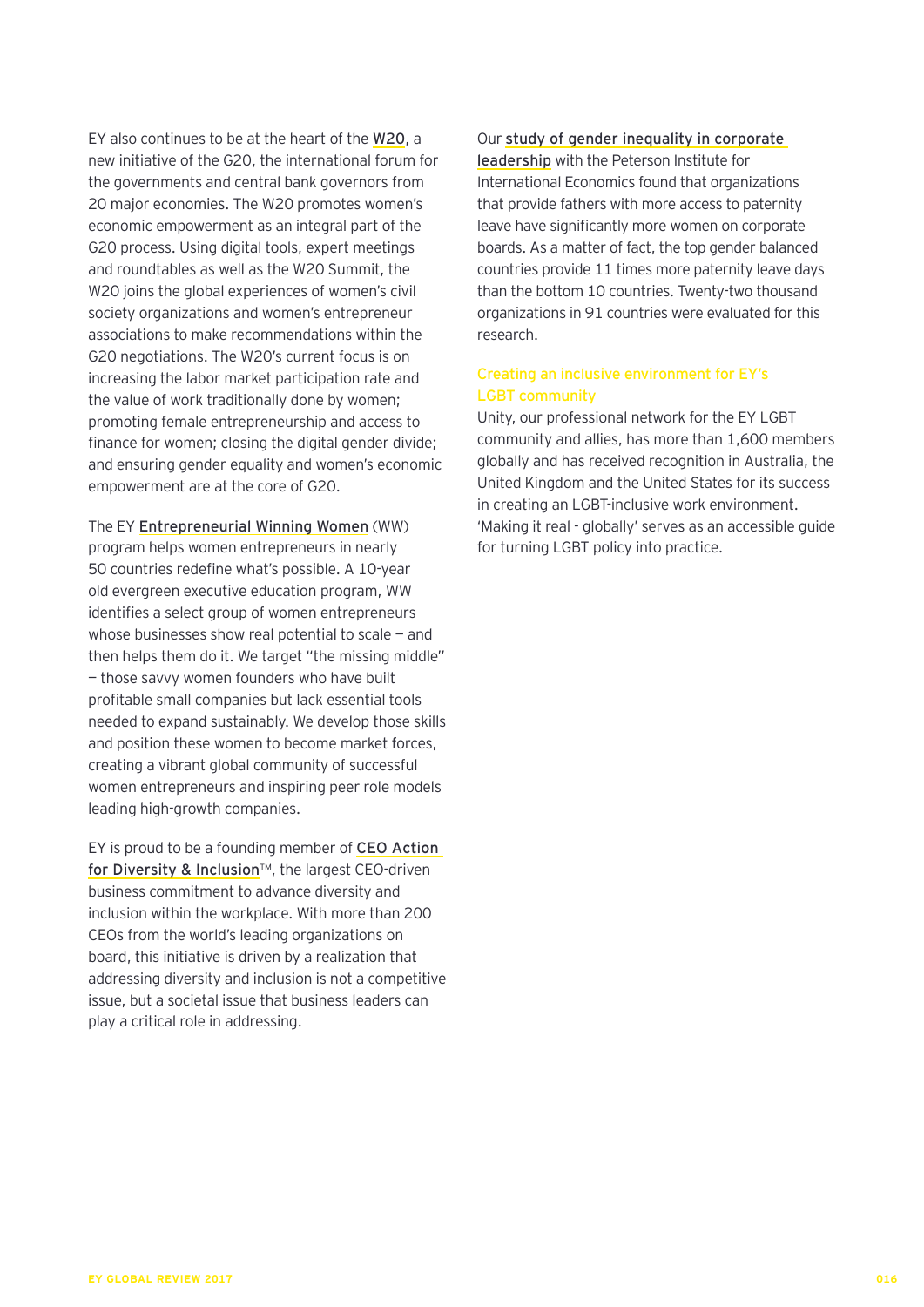# Do great minds always think alike?

As businesses adopt applications like robotic process automation, they become more data-driven and connected. Strong analytics and cybersecurity are critical for effective, stable operations. At EY we're addressing these strategic business issues by leveraging an often-overlooked pool of talent – people on the autism spectrum.

In 2016 we launched a neurodiversity program in Philadelphia to hire people on the autism spectrum to serve as Account Support Associates (ASAs).

ASAs organize and analyze data sent in from account teams and translate it into meaningful information to help improve our client service.

Our neurodiversity program is part of a wider, ongoing effort to continuously rethink who, and how, we recruit, to meet rapidly changing business needs.

Sam Briefer, one of the first hires under the neurodiversity program says: "We bring something to the table that a lot of people cannot. We are very detail-oriented. We analyze things in a very specific way, and we are good with numbers. And we see things slightly differently, which means we can come up with new and innovative ways of doing things."

"But," says Director Hiren Shukla, who leads the organization's Automation Central initiative for the Americas and the ASA Program, "For the neurodiversity initiative to be successful we couldn't apply our usual recruiting, training and onboarding practices."

People with autism often communicate and interact differently. "So instead of traditional face-toface interviews we interview by phone and Skype, conduct online skills assessments, and then bring in finalists for live training and group exercises where they can show their problem solving skills and work in team settings," says Hiren.

"From the start, our neurodiverse colleagues began to identify process improvements and recommendations that'll help our client-facing teams provide services more efficiently. In the first month alone, they identified process improvements that cut the time for technical training in half. In addition, the team learned how to automate processes far faster and subsequently created additional training materials to help others.

"Their different approach to problem solving has encouraged all of us to challenge the status quo and ask 'can this be done in another way?'."

Steve Howe, EY Americas Area Managing Partner, adds: "We've learned from technology companies like SAP, who have hired neurodiverse people. We think it's a rich talent pool and we've expanded the initiative already to Dallas and plan to add three more cities before the end of 2018."

"By thinking more widely about who we recruit, we've got a whole new perspective on how to create value and where we can innovate," concludes Hiren.

# Summary

We believe that only the highest-performing teams, which maximize the power of different opinions and perspectives, will succeed in the global marketplace. Our focus on D&I is integral to how we serve our

clients, develop our people, play a leadership role in our communities and, ultimately, build a better working world.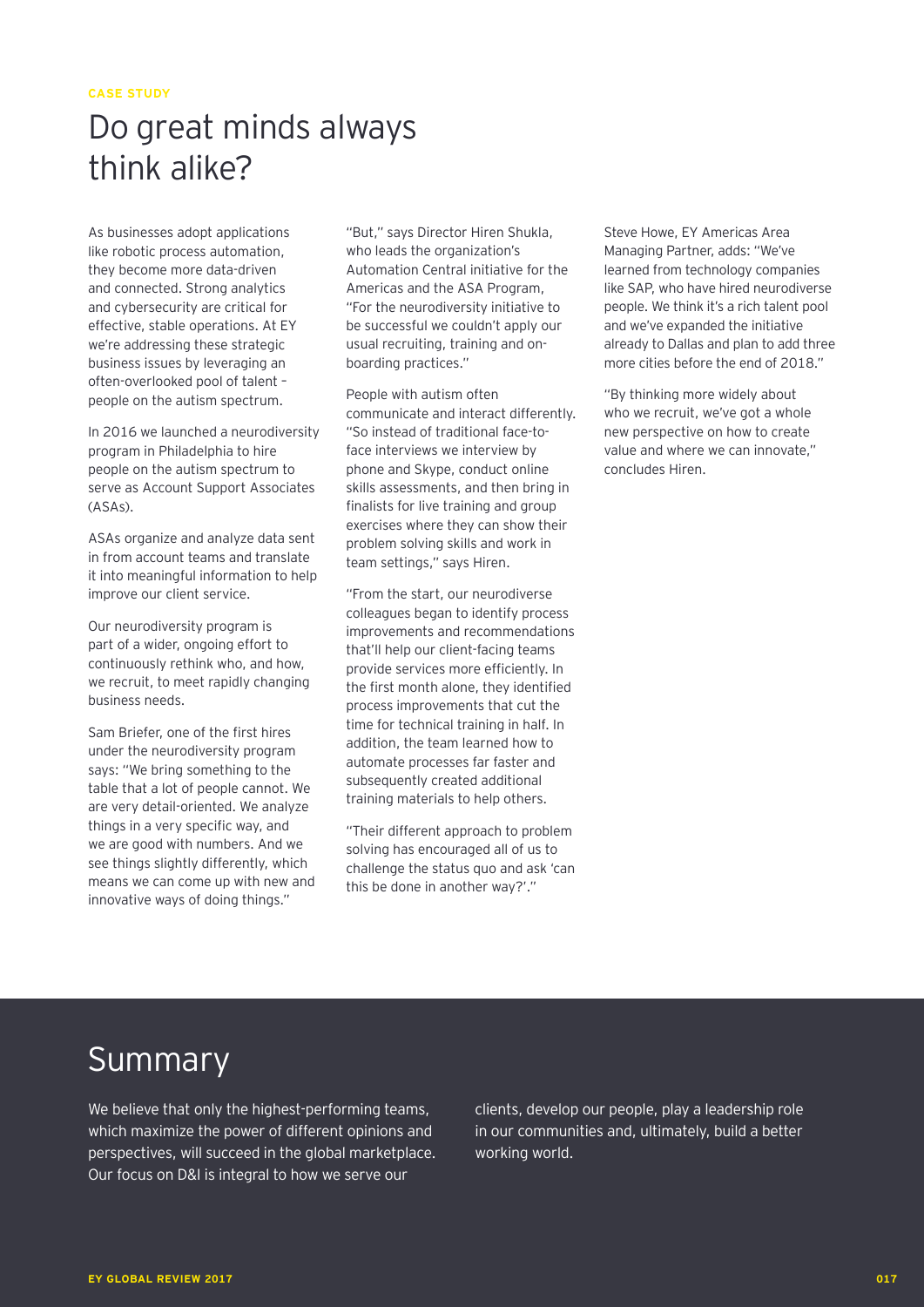**CHAPTER 06**

# Corporate responsibility

Fulfilling our purpose demands that we ask ourselves an important question: how we can use our knowledge and experience to make the largest positive impact on our communities?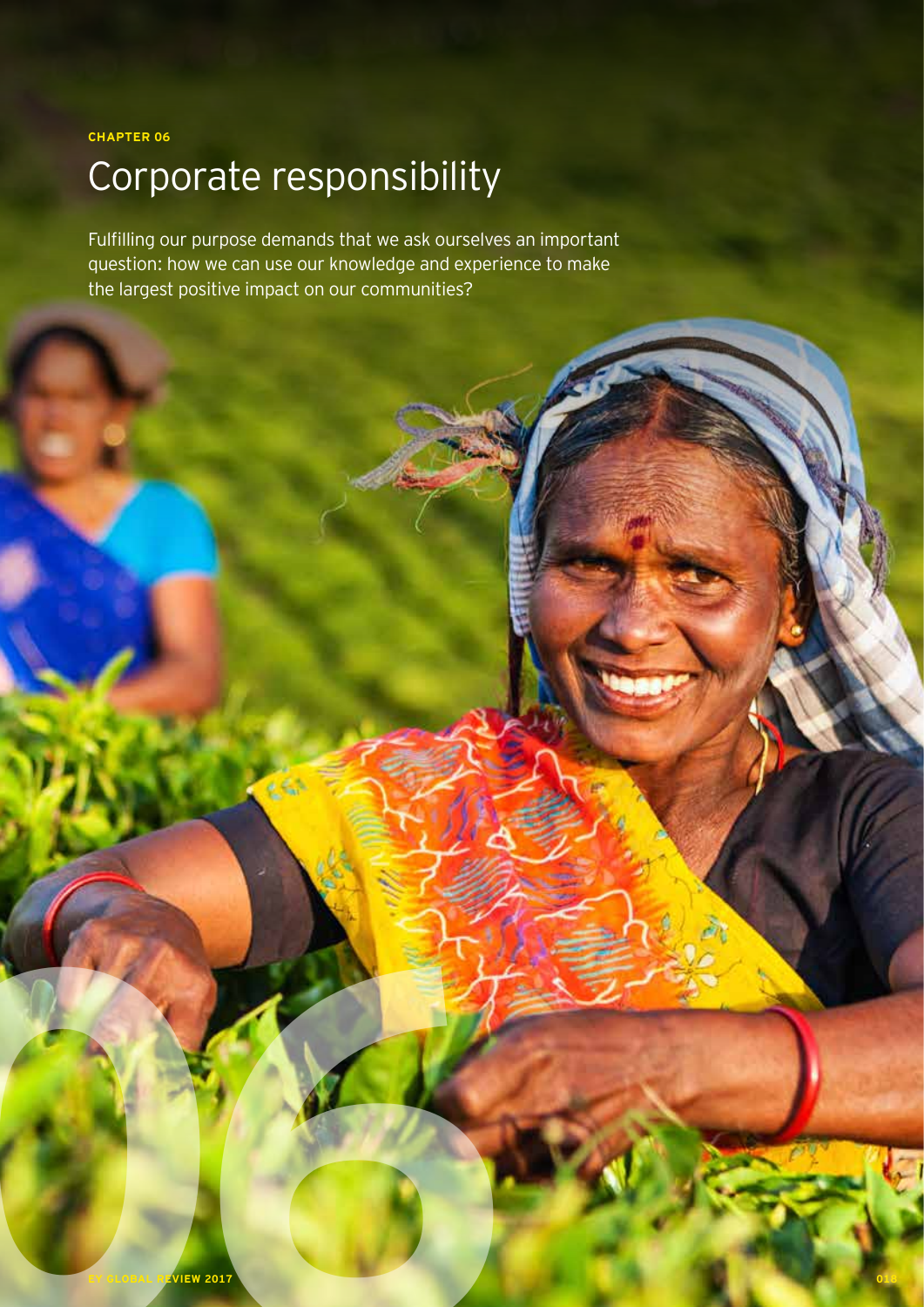A better working world is one where everyone can contribute to, and share in, the benefits of economic growth. A commitment to driving inclusive growth is at the heart of fulfilling our purpose and our approach to corporate responsibility (CR).

We believe business can and must do more to foster the kind of economic growth that benefits everyone, not just a few. More than doing business responsibly, that means applying the knowledge, skills and experience we use in our business every day to help address society's toughest challenges.

This belief is reflected in our social impact programs, which extend the value of our knowledge and services to people and places we might not otherwise reach – to impact entrepreneurs at the forefront of accelerating quality job creation and affordable access to basic goods and services.

The small and growing businesses we support through the EY Vantage Program generated combined annual revenues of almost US\$240m in FY17 and have created more than 4,100 quality jobs.

Enterprise Growth Services also continued to grow in FY17 and has now provided some 60,000 hours of support in more than 25 different countries, helping intrepid entrepreneurs on the path to bringing services such as reliable energy, clean water and improved sanitation to millions.

In FY17, our people contributed 700,000 hours to more than 100 initiatives and value-inkind projects.

#### Supporting the next generation

With 71 million unemployed young people worldwide, youth employment remains a global challenge. As an organization that employs tens of thousands of young people every year, we think we can support the next generation in getting work-ready.

We focus on improving access to quality education and work experience for underserved youth. And our continued collaboration with organizations such as JA Worldwide, the Network for Teaching Entrepreneurship and Enactus, helps young people develop the mindset, skills and confidence they need to succeed in the modern working world.

Through initiatives such as these, we not only extend the value of our skills and experience to people and places we might not otherwise reach, but also provide inspirational development experiences for our people that deepen our connection to our purpose.

#### **ENTERPRISE GROWTH SERVICES**

# 60,000 hrs

Enterprise Growth Services grew in FY17, providing over 60,000 hours of support in more than 25 countries

#### Developing a sustainable business

We are also committed to building a better working world that embraces sustainable growth. We make our biggest positive contribution to the environment as a leading provider of climate change and sustainability services. Additionally, we continue to challenge ourselves to work in a more environmentally sustainable manner, recognizing our obligation to our people and our communities to manage environmental impact.

#### Looking to the future

In FY17 we brought together a Global Corporate Responsibility Governance Council. Comprising members of the EY's Global Executive and subjectmatter experts and chaired by Transaction Advisory Services Global Vice Chair Steve Krouskos, the Governance Council has been working to coordinate our CR efforts around the world and lay the groundwork for our flagship global CR program, which we will launch in FY18.

And in June we announced an exciting new project, along with the Coalition for Inclusive Capitalism, which will help to measure long-term value creation and help to restore trust in business. Over the next 18 months The Embankment Project will develop open-source methodology for development of long-term value reporting and a roadmap of recommendations for international standard setters, regulators and other stakeholders to consider and to adopt for the capital markets.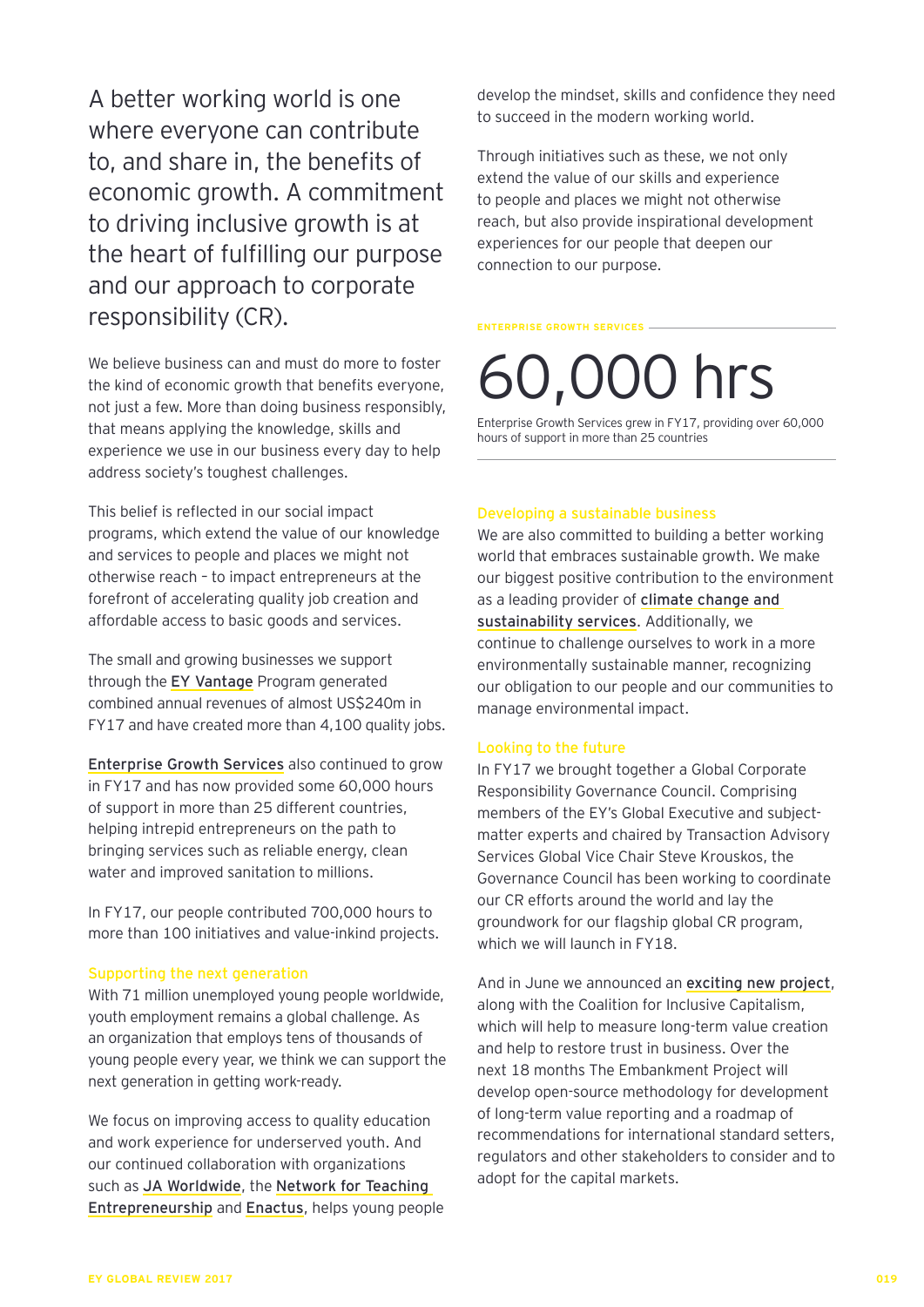## **CASE STUDY** How do you connect the disconnected?

With no connection to an electrical grid, once the sun sets on the town of Meru, in the foothills of Mount Kenya, it's lights-out in 11-year-old Grace Mwangi's house. Batteries and kerosene lamps are not only dangerous, but are too expensive and smoky for Grace's parents. Grace can't do her homework in the dark – denying her vital study time, and her parents can't charge their mobile phone without having to walk to the nearest charging station.

The Mwangi's situation is common for more than 640 million Africans who don't have access to reliable or affordable electricity. With poor energy infrastructure and remote communities spread across the continent, electrifying Africa requires innovative solutions.

M-KOPA Solar, a Nairobi-based social enterprise, is tackling this problem by selling pay-as-you-go solar power systems, which provide safe, inexpensive lighting and can charge mobile phones and portable radios, and even power televisions. Families like the Mwangis can pay for a system over the course of a year using innovative mobile-payment technology. Furthermore, once a family completes payment for the basic solar unit, they can then purchase additional life-changing products and services. M-KOPA Solar was founded by senior executives from Kenya's ground-breaking mobile-payment service M-PESA, and its name includes 'M' for mobile and 'kopa', which is the Swahili word for 'borrow'. Products and services that M-KOPA Solar customers can buy include bicycles that provide cheaper, faster transportation, rainwater storage tanks that allow families to avoid water shortages, and even loans for school fees.

Since 2011, M-KOPA Solar has connected more than 500,000 homes to affordable solar power through the M-KOPA Solar system. The company currently installs units in over 550 homes a day and by 2025 aims to reach 3 million of Kenya's 5 million off-grid households. M-KOPA Solar has also broken into new markets in Uganda and Tanzania, and is now looking further afield, across Africa. With around a quarter of solar customers going on to purchase additional products, M-KOPA Solar is helping customers build credit histories which they can use to buy other goods and services, and begin to participate in the formal economy.

To meet increasing customer demands, M-KOPA Solar has grown rapidly and has created over 2,500 jobs in East Africa, including a 24/7 call centre team of over 200. High demand and rapid expansion led to growing pains in the application of key practices both in Kenya and its new locations. The organization recognized the need to standardize their operations and maximize efficiency to provide a secure foundation for further growth.

"As M-KOPA Solar grew so significantly, improving their operations and processes quickly became a priority to 'get right'," says Joana Santos, senior strategy consultant at EY. "That's where we came in."

With help from the EY Enterprise Growth Services (EGS) team, M-KOPA Solar developed an in-house capability to standardize and streamline critical operational and supporting processes. EGS, a not-for-profit offering of EY, is a cost effective way for social enterprises to leverage our cross-disciplinary scope, and the breadth and depth of EY's expertise in a range of fields.

Together EGS and M-KOPA developed a company-wide process documentation and improvement initiative that helped the social enterprise improve its internal operations, streamline customer care, and allocate people and assets more efficiently.

In addition to this, a Cost to Serve Model and a Balanced Scorecard tool were developed to allow M-KOPA Solar to break down call centre costs per team and by specific task. The introduction of these advanced cost measurement approaches significantly reduced 'cost to serve' per customer and enabled better decisions to be made about strategic and tactical allocation of resources. The models were deliberately designed to be transferable to other countries as the business expands.

"Through EGS, EY helped M-KOPA Solar prepare for the next stage of growth that will see it dramatically expand its ability to deliver lifechanging services to those who need it most," says Joana.

M-KOPA Solar has just asked EY to provide IT Advisory support for an ambitious new technology project, so the relationship is continuing.

M-KOPA Solar's Kenya Country Director, Julian Mitchell, was impressed by the "sophisticated" work of two senior managers from the Africa Customer Advisory practice, Celeste Koert and Kevin Green. He cited the "phenomenal industry knowledge they brought us, and the hugely good understanding they built up of our business at a very technical level, in a very short space of time."

# Summary

Business has a pivotal role to play in solving society's issues. Through our CR initiatives, and our commitment to support and advance sustainable

business principles in everything we do, EY will continue to play its part.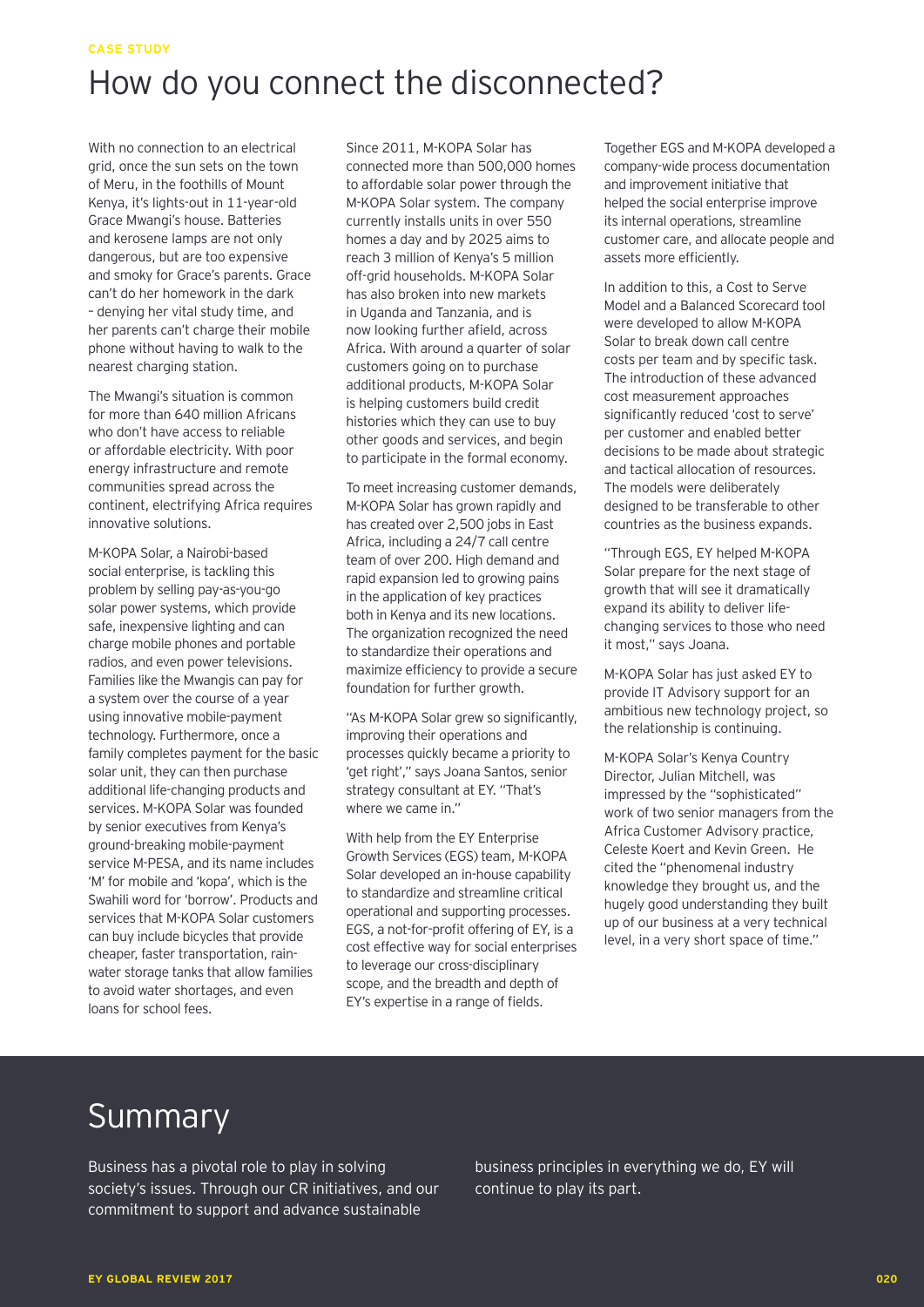**CHAPTER 07**

# Our public policy mandate

Our public interest role means providing trust and confidence in the capital markets by promoting transparency, supporting financial stability and fostering inclusive economic growth.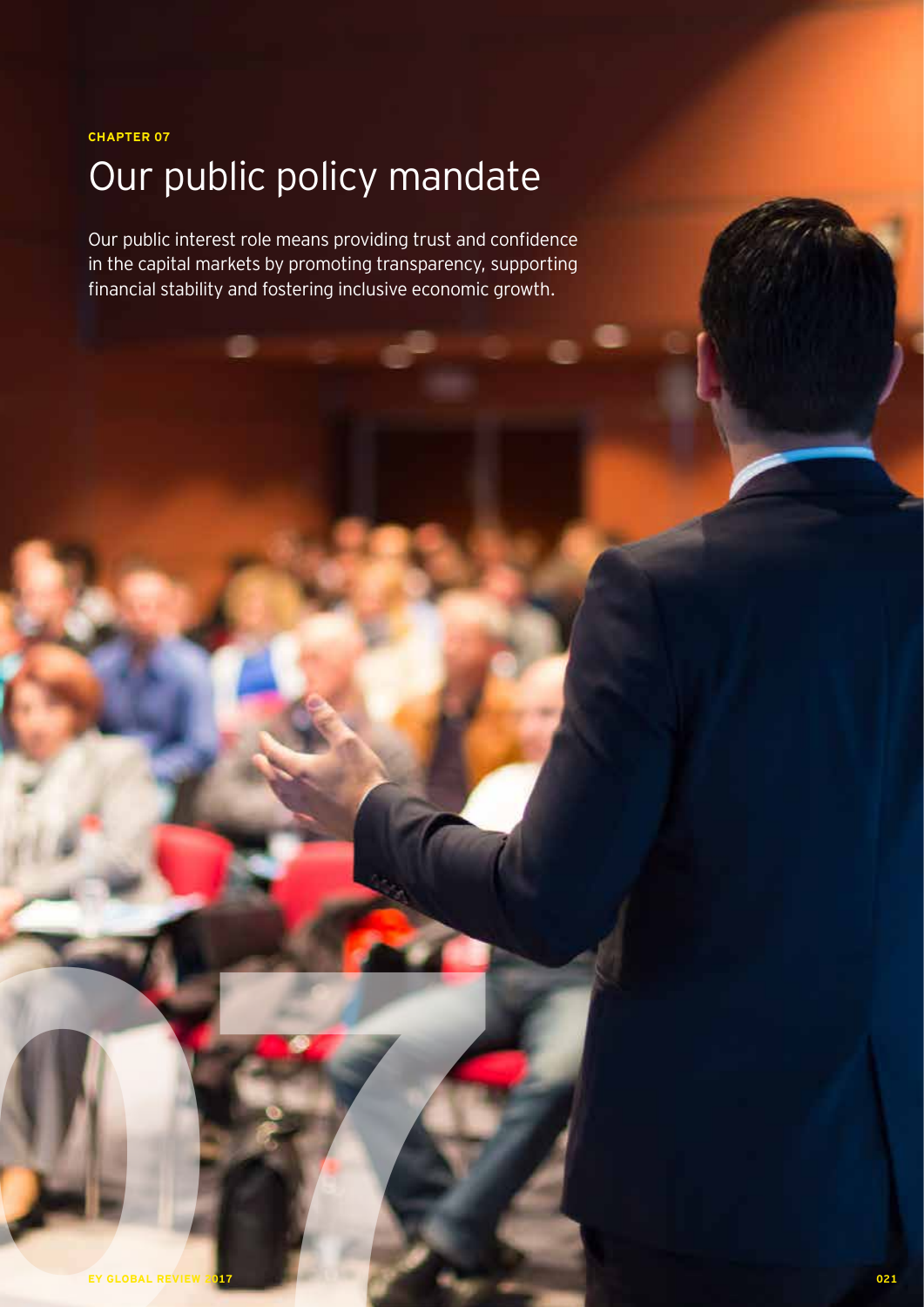Dynamic geopolitical developments, skepticism about globalization, a renewed focus on national and local policy making, and rapidly changing technology and workforce models all combine to create an uncertain and volatile policy environment.

Regular dialogue with our many different stakeholders on topics that matter to them as well as to EY is a priority. What we hear helps deepen our understanding of the policy environment and the evolving social contract between business and society.

We use this knowledge both to inform our own views and fuel discussions around regulatory changes and broader policy issues with those who directly and indirectly affect our organization, including legislators, regulators, investors, and other stakeholders. We believe that the best answers are found when the most people are contributing to the discussion, listening to one another, and together developing the way forward.

## Our values and Global Code of Conduct anchor our actions and policy perspectives

Every day, each one of us makes choices and decisions that directly affect our colleagues, our clients, our communities and our other stakeholders.

EY's values and Global Code of Conduct, which all EY people affirm annually, give us confidence that we are using common principles to help us make the right decisions throughout our global organization.

## We are:

- People who demonstrate integrity, respect, and teaming.
- People with energy, enthusiasm, and the courage to lead.
- People who build relationships based on doing the right thing.

## Providing high-quality audits through our Sustainable Audit Quality program

Our role as auditors is to serve the public interest and provide confidence to the capital markets by delivering high quality audits.

Through our Sustainable Audit Quality (SAQ) program, which we have implemented across the global EY network, we are making changes to every part of a complex system - technology, tools and training, accountability metrics, evaluating and rewarding our people. SAQ is based on what we have learned from around the world about what works to improve audit quality.

SAQ helps us drive consistency in execution, which is critically important when dealing with the varied challenges we face around the world.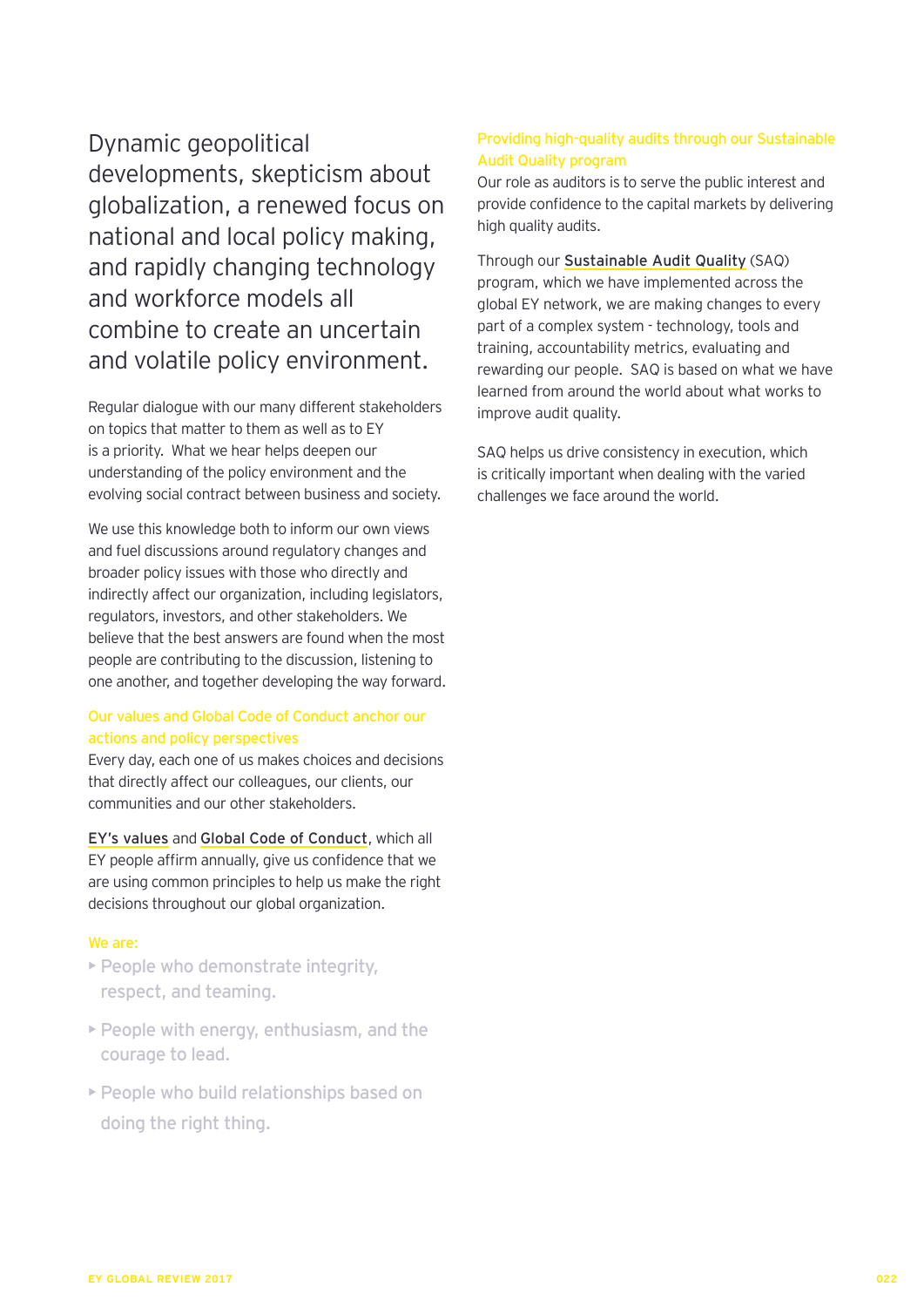#### Managing risk and the quality of all our services

An essential way in which we manage EY's risk - as well as serve the public interest - is to work continuously to improve the quality of all of our services. This includes and goes well beyond the SAQ program described above.

Across our service lines, we invest in recruiting, training and retaining the best people in their respective disciplines. We also invest in strong Quality functions and Professional Practice functions in our geographies to advise, support and enable our people, and to implement our quality initiatives to a consistently high standard around the world. These functions advise on engagements in realtime, and operate our global quality review program, which evaluates engagements for quality as well as compliance with EY policies and professional standards. Findings from the quality review program are regularly reported to the Risk Management function and the Global Executive.

Our Risk Management function teams with all parts of our organization — globally and in our Regions — to help us identify and manage EY's risk and enable and support responsible growth. We provide coordinated advice and assistance to our engagement teams on independence, policy, business continuity, conflicts of interest, compliance, security, ethics and other key risk matters. Sukanta Dutt, the EY Global Risk Management Leader, also chairs the EY Global Audit Committee.

Risk Management also provides global processes and tools that support our people in evaluating, accepting and serving the right clients with approved services, in accordance with our commitment to objectivity and independence. Our Global Code of Conduct, which governs the ethical and professional behavior of all of our people, is issued by the Risk Management function, which also monitors compliance with the Code.

### Engaging with the investor community

We continue to increase our investor engagement around the world to make sure we understand investor perspectives on auditing, financial reporting, corporate governance and other capital market issues.

Our Center for Board Matters develops research and insights that support our engagement with boards, audit committee members and investors.

# Summary

Regular dialogue with our stakeholders is a priority for us and helps inform our views and actions. At a time of geopolitical and economic uncertainty, we are acutely aware of our role in supporting investor

confidence and economic growth. By taking our public interest mandate seriously, we're helping to build a better working world.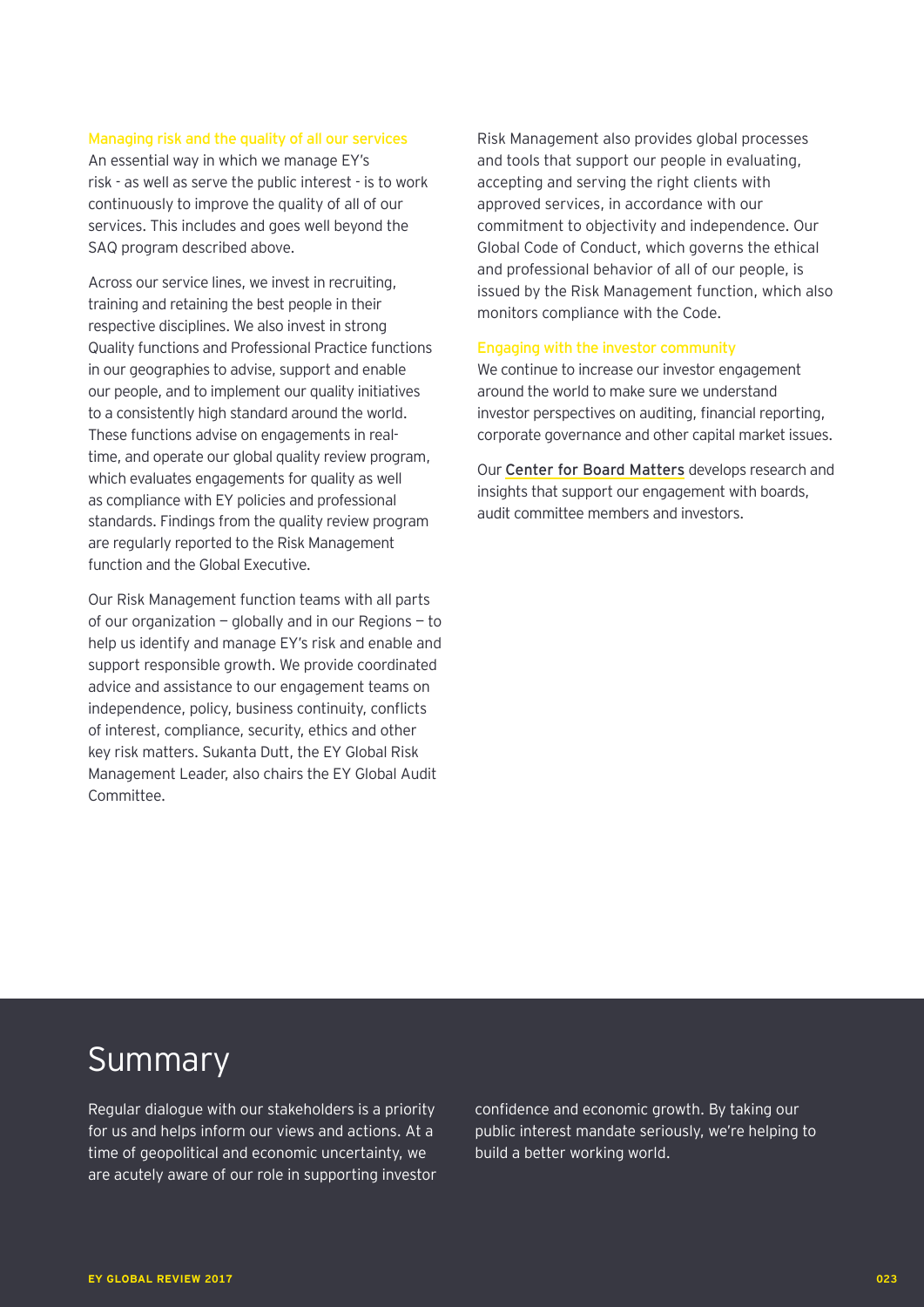# **CHAPTER 08** Our business

Technology continues to advance at an accelerating rate, and at EY we're investing in our digital offerings and innovation to better serve our clients.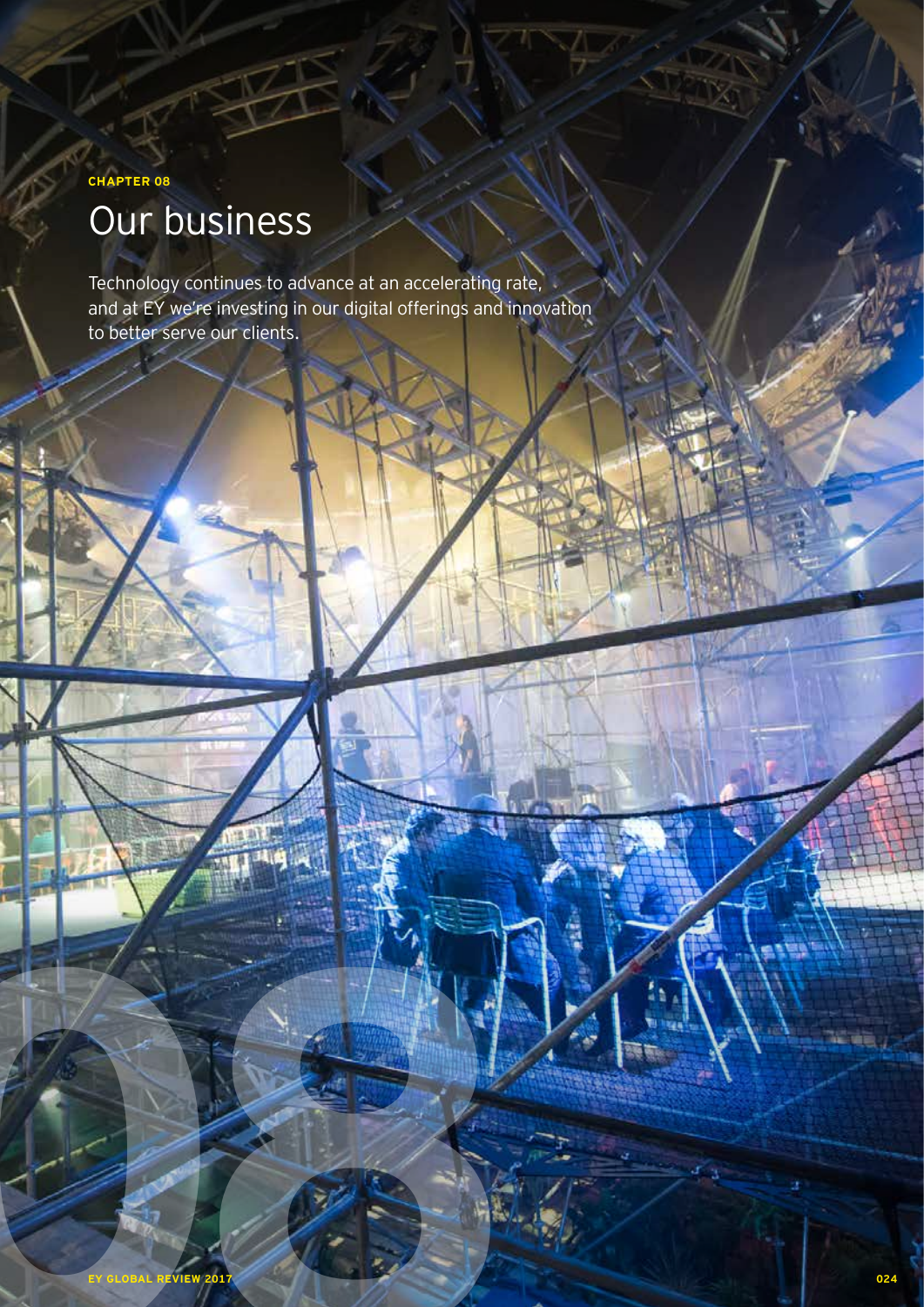## We've chosen to weave digital into everything we do, into every service line, rather than treat 'digital' as a separate division.

## Dissecting digital

That reflects our view that organizations don't have digital problems, they have business problems with digital elements. And they don't need a digital strategy, they need a business strategy fit for the digital world.

We draw on people from across our organization and our alliances to create the right digital ecosystem. With the right combination of experience, independent thought, creativity and judgment, we can help our clients choose how to drive a digital agenda today and plan for their digital future with confidence.

And we've developed a value proposition that defines our digital offering - around the confidence we provide clients and their stakeholders through our understanding of new technologies and innovation, and our professional judgment and insight. In effect, how our digital offering helps to build a better working world.

## Evolving our service line offerings

The digital revolution is also having an effect on all of our service lines.

In Assurance, the massive volumes of data now available inside and outside companies, and the power of new data analytics technologies, are fundamentally changing the audit.

In Tax, disruptive technologies, unprecedented transparency and robotics are rapidly changing the future in terms of tax management.

Our Advisory business has adapted its entire strategy to help clients find success in their end-toend digital transformation.

And our Transaction Advisory Services business is helping to shape our clients' investment strategies by using transaction analytics to drive fact-based, more informed decision-making.

## Adapting to new challenges

Disruption is changing the way the world works. It's happening quickly. And it's creating opportunity, if you can keep up and even get ahead of it.

That's why we've embarked on a worldwide effort to disrupt ourselves, innovate and adapt for the future. We now have a globally connected network of teams, innovation centers and labs – all working together to solve problems in new ways, and deliver a unique client experience.

We're recruiting people from different backgrounds. We increasingly work to recruit people with technology backgrounds, pairing them with EY people who have more traditional skillsets in areas like tax and assurance.

And we're building out the EY internal innovation team, which is looking to the future and working to disrupt us from within.

Throughout our organization, we're hiring the best of the best to implement new technologies and ideas. For example, we brought in Nigel Duffy – a former CTO at a major AI company – to build our Artificial Intelligence capacity.

We're disrupting ourselves to make EY a more agile organization, which can adapt to change quickly and serve our clients in new and innovative ways.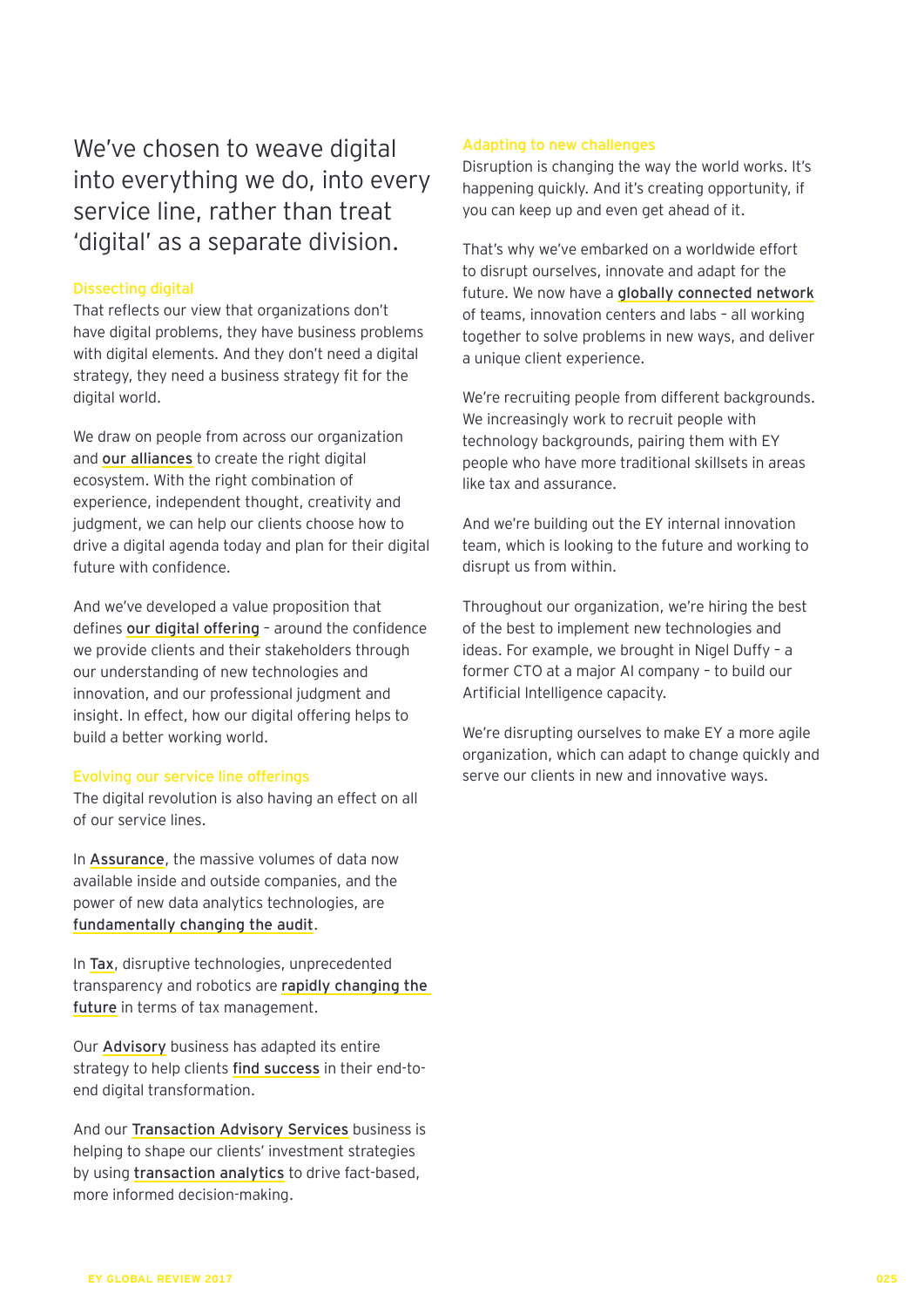### **CASE STUDY**

# How do you make sure you're measuring the things that matter?

In February 2016, the CEO of BlackRock, Larry Fink, sent a memo to CEOs of the S&P 500 with this message: Focus more on long-term value creation rather than shortterm dividend pay-outs; be open and transparent about growth plans; and focus on environmental, social and governance factors because they have "real and quantifiable financial impacts".

It's a powerful message, compelling companies to ask fundamental questions about how they define and measure value, and report to stakeholders. "Corporate reporting standards were designed to reflect a global economy based on manufacturing, where physical assets like buildings and machinery made up most of a company's value," says Brendan LeBlanc, a Partner in Ernst & Young LLP (EY US), Climate Change and Sustainability Services (CCaSS). "And while corporate reporting is maturing to include a deeper analysis of additional factors that constitute value and risk, there's more work to be done."

In each of the past three years, EY has surveyed over 200 institutional investors to get their perspective. According to the most recent survey, more than 80% of respondents agreed with four key statements, each of which relate to BlackRock's points: that CEOs should lay out long-term board-reviewed strategies each year; that companies have not considered environmental and social issues as core to their business for far too long; that generating sustainable returns over time requires a sharper focus on Environmental, Social and Corporate Governance (ESG) factors; and that ESG issues have real and quantifiable impacts over the long term.

EY has long believed these messages to be true, and has worked to advance these themes in many ways, including its membership in the World Business Council for Sustainable Development (WBCSD), a global, CEO-led organization of over 200 leading businesses and partners working together to accelerate the transition to a sustainable world. As the Liaison Delegate to the WBCSD, Brendan leads EY's work in the integration of ESG into enterprise risk management. Again, gaps exist. A January 2017 WBCSD report found there's a significant difference between the risks that companies highlight in their sustainability reports, and the risks they disclose in their legal filings or to investors.

However, the increasing number and magnitude of sustainability risks are requiring companies to address the gaps and improve reporting. "Sustainability risks are broad, complex and interrelated," explains Brendan. "They cover climate change and water scarcity; demographic shifts and resource availability; land use and labor rights. They can affect every part of a business, and should not be viewed as 'standalone' risks that can be tackled independently from other risks facing the enterprise. Identifying, quantifying, managing and reporting on sustainability risks also brings its own set of intrinsic challenges, such as overcoming unconscious bias, lack of in-house subject matter expertise and lack of data to support quantification."

Based on these initial findings, the Committee of Sponsoring Organizations of the Treadway Commission (COSO) joined the WBCSD to produce guidance on how businesses can better incorporate sustainability risks into their overall

enterprise risk management (ERM) activities.

The guidance will help companies meet growing demand from their stakeholders for more transparency about their environmental and social practices that BlackRock and others have helped draw attention to.

"What I'm really passionate about is working to help change how social and environmental issues are accounted for," concludes Brendan. "I'm fortunate, through EY, to be able to work with a range of organizations – like the WBCSD, as well as the International Integrated Reporting Council, Sustainability Accounting Standards Board, the Global Reporting Initiative, SHIFT and more – to redefine value for companies, the environment and society."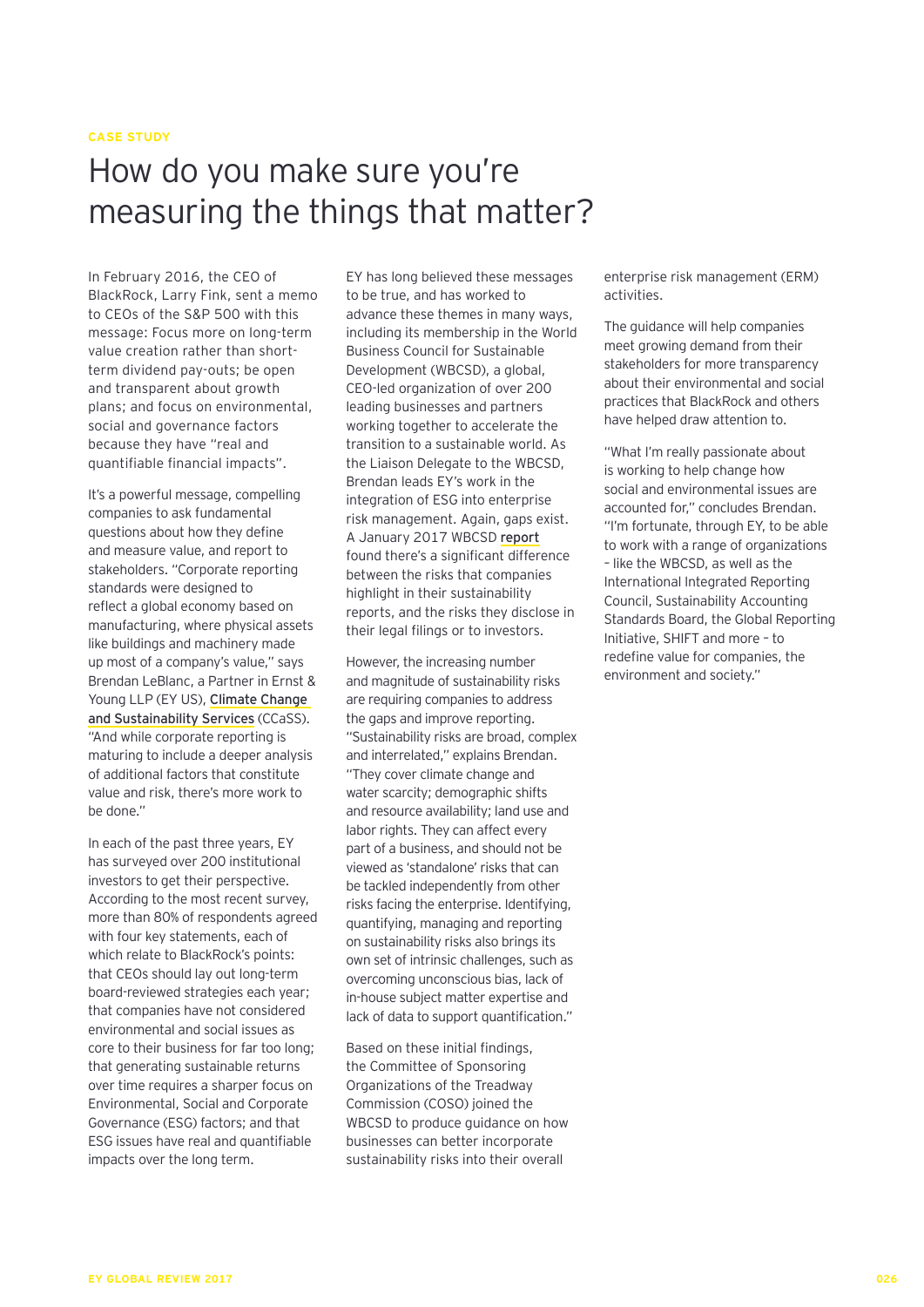#### **CASE STUDY**

# Is it easy being green?

For anyone thinking about building their own home, making it "green" is a prime consideration. The same is true of commercial property and EY has been helping clients in the United States to realize the many associated benefits of a sustainable approach through its Green Building Practice, part of the Climate Change and Sustainability Services team.

The incentives of having a green certification for your building are clear. As well as knowing that you are doing your bit for planet earth, many governments offer tax breaks and credits to those looking to reduce their environmental footprint.

"Sustainability is an increasingly important factor for investors and regulators, as well as building occupants, so the real estate industry has started to look at it a lot more closely. Many property companies and fund managers are now integrating sustainability into their overall business strategy," explains Ramon Reynoso, an Executive Director, Ernst & Young LLP (EY US), Climate Change and Sustainability Services team, part of the Indirect Tax team.

The Green Building Practice helps EY's clients understand the action that they need to take in order to certify their property under the two main rating systems in the US for green buildings standards: Leadership in Energy & Environmental Design (LEED), and Green Globes, a system that was derived from BREEAM, a European green buildings scheme.

As part of its work, the team used these ratings systems to develop its own energy benchmarking methodology to apply to complex properties and therefore simplify the process for clients.

"LEED-certified buildings are resource efficient, using less energy and less water, and reducing greenhouse gas emissions," continues Ramon. "And, of course, they save money."

Since 2011, the team has certified over 150 million square feet of green residential, commercial and industrial space and captured over US\$200 million in property tax and income tax incentives for its clients.

And in 2016 alone, the Green Building Practice certified more than 51.5 million square feet of commercial and multi-residential space for its clients. This equates to 10% of all US green building space certified in that time. In fact, if EY were a US state, we'd rank second behind only California for most square footage certified.

"We estimate that certifying this amount of property in 2016 represents a reduction in CO2 emissions of around 300,000 metric tons," says Ramon, "which can only be a good thing for both business and the environment."

# Summary

Disruption is everywhere and we're evolving our business model to respond to the changes we are seeing in the market. As part of that evolution, innovation is more important than ever for companies who want to remain relevant and have staying power.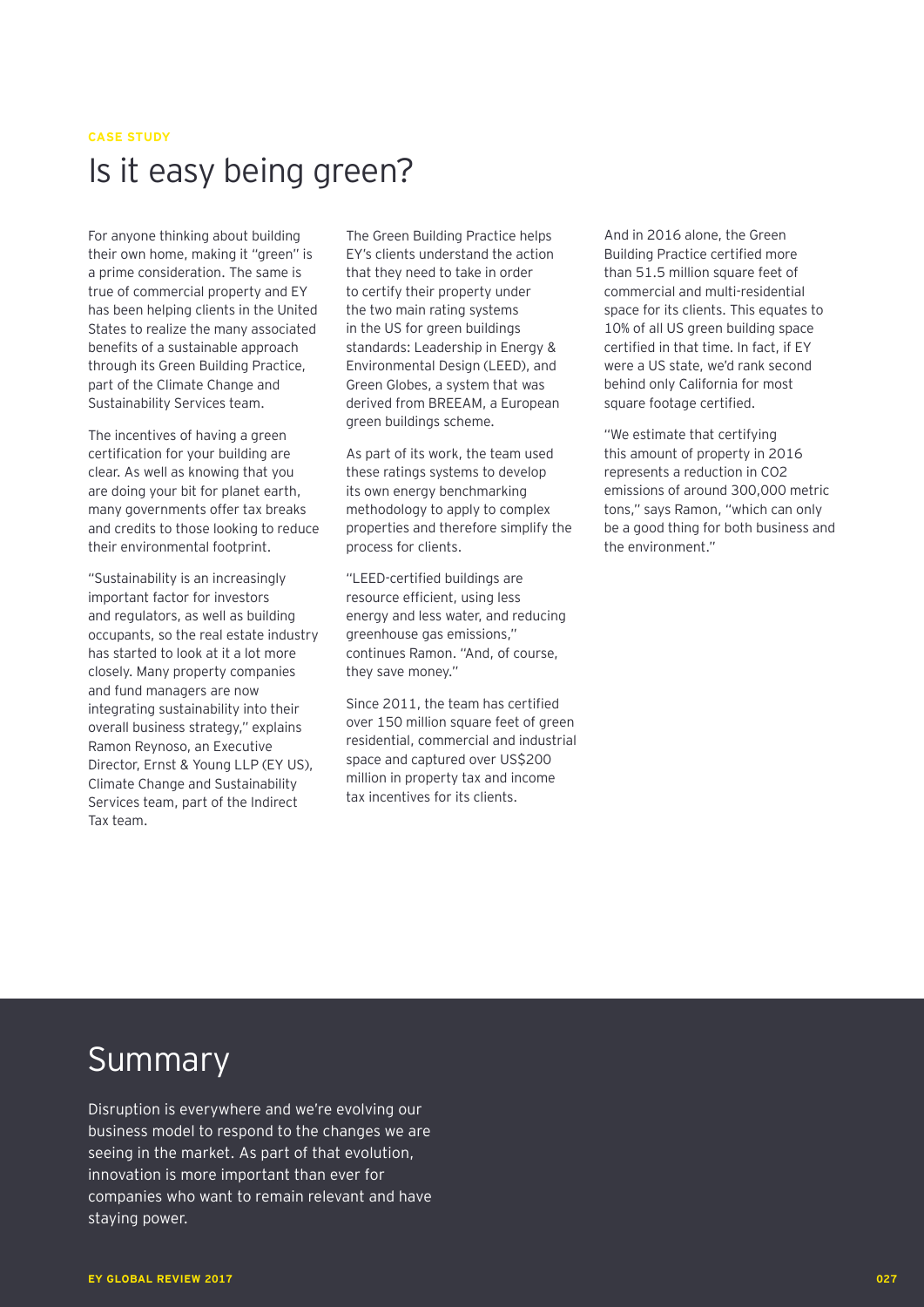## **2017** Facts and figures

EY had combined global revenues of US\$31.4 billion for the financial year ended 30 June 2017. This represents a 7.8% increase over FY16 revenues in local currency.

Revenues (US\$m)

| <b>SERVICE LINE</b> | <b>FY17</b> | <b>FY16</b> | FY17 v FY16* | FY13 - FY17*<br>4 year CAGR   |
|---------------------|-------------|-------------|--------------|-------------------------------|
| Assurance           | 11,632      | 11,301      | 4.0%         | 5.2%                          |
| Advisory            | 8,526       | 7,846       | 10.4%        | 13.7%                         |
| Tax                 | 8,179       | 7,751       | 7.9%         | 8.2%                          |
| <b>TAS</b>          | 3,067       | 2,728       | 15.5%        | 13.1%                         |
| <b>Total</b>        | 31,404      | 29,626      | 7.8%         | 8.8%                          |
|                     |             |             |              |                               |
| <b>AREA</b>         | <b>FY17</b> | <b>FY16</b> | FY17 v FY16* | $FY13 - FY17*$<br>4 year CAGR |
| Asia-Pacific        | 3,617       | 3,239       | 11.3%        | 10.2%                         |
| <b>EMEIA</b>        | 12,175      | 11,758      | 8.6%         | 8.2%                          |
| Americas            | 14,506      | 13,564      | 7.0%         | 9.4%                          |
| Japan               | 1,106       | 1,065       | (2.0%)       | 3.5%                          |
| <b>Total</b>        | 31,404      | 29,626      | 7.8%         | 8.8%                          |

**\* % change in local currency**

#### People

| <b>SERVICE LINE</b>     | <b>FY17</b> | <b>FY16</b> | <b>FY17 v FY16</b><br>% Change |
|-------------------------|-------------|-------------|--------------------------------|
| Assurance               | 86,562      | 82,555      | 4.9%                           |
| Advisory                | 53,525      | 48,104      | 11.3%                          |
| Tax                     | 49,386      | 46,216      | 6.9%                           |
| <b>TAS</b>              | 13,654      | 12,236      | 11.6%                          |
| <b>Practice Support</b> | 44,443      | 41,689      | 6.6%                           |
| <b>Total</b>            | 247,570     | 230,800     | 7.3%                           |
|                         |             |             |                                |
| <b>AREA</b>             | <b>FY17</b> | <b>FY16</b> | FY17 v FY 16                   |
| Asia-Pacific            | 43,858      | 40,491      | 8.3%                           |
| <b>EMEIA</b>            | 124,296     | 112,871     | 10.1%                          |
| Americas                | 71,489      | 69,718      | 2.5%                           |
| Japan                   | 7,927       | 7,720       | 2.7%                           |
| <b>Total</b>            | 247,570     | 230,800     | 7.3%                           |

**Basis of presentation** Revenues include expenses billed to clients. For purposes of reporting combined global revenues,

revenues between member firms have been eliminated. Headcount numbers reflect personnel as of 30 June of each financial year.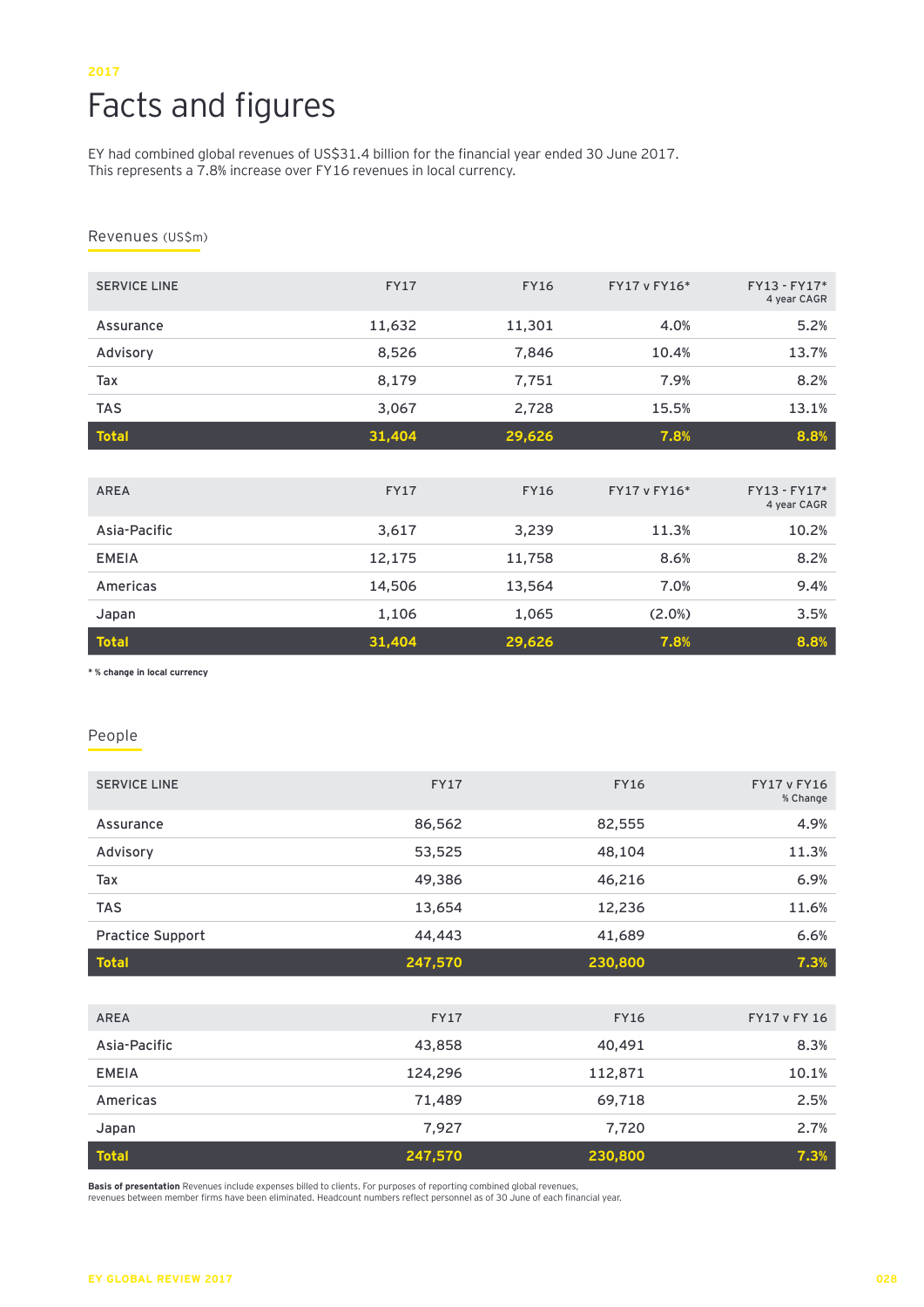# Percentage of clients served by EY member firms

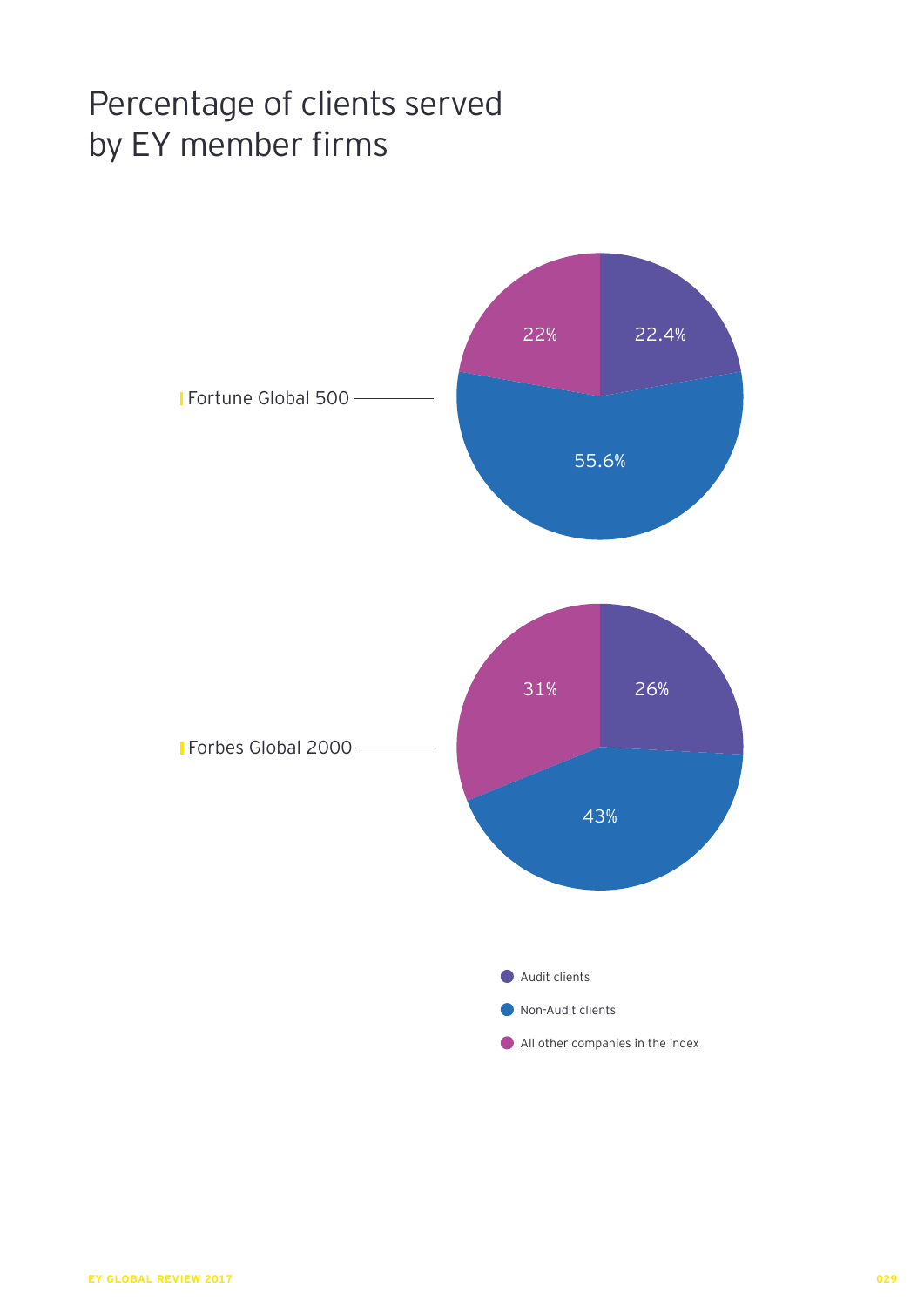# Leadership team

## Global Executive

The Global Executive is our highest body, focusing on strategy, execution and operations. Its membership brings together all the elements of our global organization, including the leaders of our geographic Areas and service lines.



Mark A. Weinberger Global Chairman & CEO



Nancy Altobello Global Vice Chair, Talent



Jay Nibbe Global Vice Chair, Tax



Andy Baldwin Area Managing Partner, EMEIA



Albert Ng Representative of Emerging Market Practices



Carmine Di Sibio Global Managing Partner, Client Service



David Holtze Global Vice Chair, Finance



Steve Krouskos Global Vice Chair, TAS



Scott Halliday Area Managing Partner, Japan



Juliana Pereira Client-serving partner



Lou Pagnutti Global Managing Partner, Business Enablement



Felice Persico Global Vice Chair, Assurance



Stephen Howe Jr Area Managing Partner, Americas



Uschi Schreiber Global Vice Chair — Markets and Chair of the Global Accounts Committee



Beth Brooke-Marciniak Global Vice Chair, Public Policy



Norman Lonergan Global Vice Chair, Advisory



Steven Phan Area Managing Partner, Asia-Pacific



Rajiv Memani Chair of Emerging Markets Committee

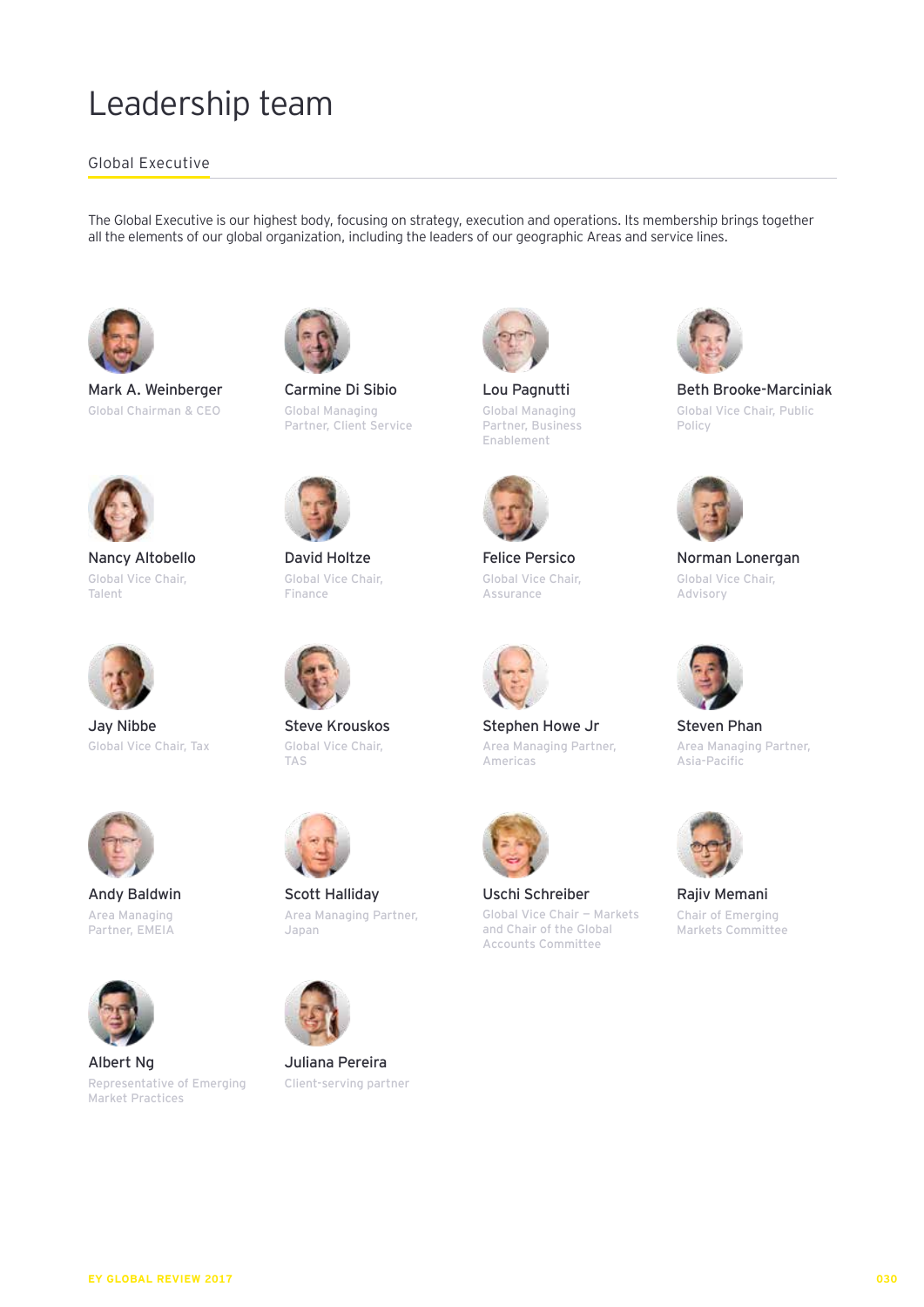# Leadership team

## Area and Regional Managing Partners

To ensure we are efficient and effective, we have organized our legal entities into 27 similarly-sized – in terms of both people and revenues – business units called Regions. These Regions, led by Regional Managing Partners, are grouped into four geographic Areas: Americas; Asia-Pacific; EMEIA and Japan.

## Americas



Stephen Howe Jr Area Managing Partner, Americas

#### Regional Managing Partners

Trent Henry Canada

Kelly Grier Central (US)

Anthony Caterino Financial Services Organization

Ronen Barel Israel

Francisco Álvarez Latin America North

Rich Jeanneret Northeast (US)

Sergio Romani Latin America South

Sam Johnson Southeast (US)

Randy Cain Southwest (US)

Kay Matthews West (US)

## Asia-Pacific



Steven Phan Area Managing Partner, Asia-Pacific

#### Regional Managing Partners

Max Loh Asean

Gary Hwa Financial Services Organization

Albert Ng Greater China

Jin Sug Suh Korea

Tony Johnson Oceania

## EMEIA



Andy Baldwin Area Managing Partner, EMEIA

### Regional Managing Partners

Ajen Sita Africa

Jacek Kedzior Central and Southeast Europe

Joe Watt CIS

Marcel van Loo Financial Services Organization

Julie Teigland GSA

Rajiv Memani India

Donato Iacovone Mediterranean

Abdulaziz Al-Sowailim MENA

Erik Mamelund Nordics

Steve Varley UK&I

Jean-Pierre Letartre Western Europe Maghreb





Scott Halliday Area Managing Partner, Japan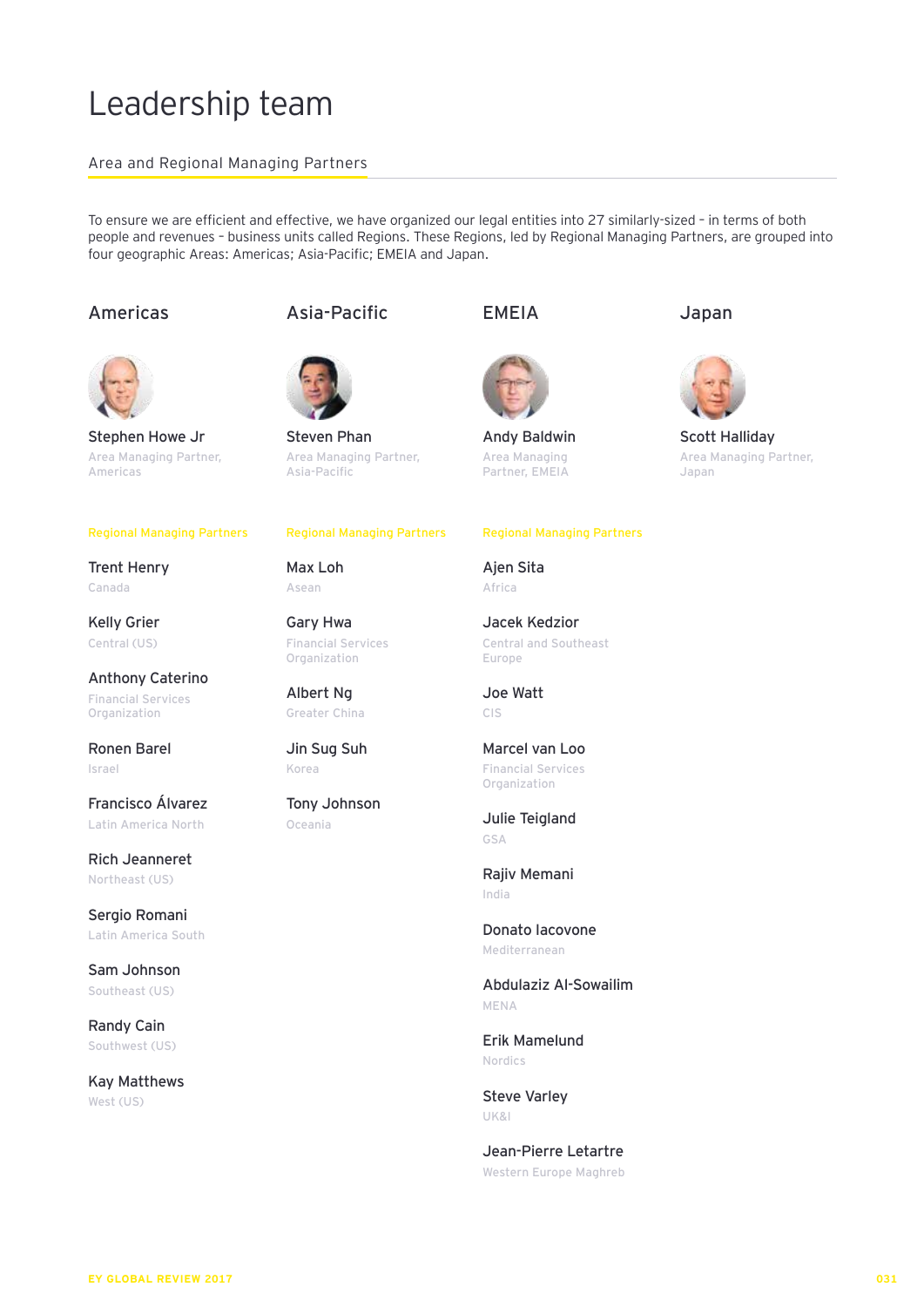# Leadership team

Industries

Our sector focus means we can help clients better anticipate market trends, identify the implications for their businesses, and deliver sector-specific solutions. It is part of our commitment to exceptional client service. Alison Kay, as EY Global Vice Chair — Industry, oversees the work that EY teams do across our industry sectors.



Alison Kay Global Vice Chair – Industry

#### Automotive & Transportation

Randy Miller

Health

Jim Constanzo

Mining & Metals

Miguel Zweig

Real Estate, Hospitality & Construction

Mark Grinis

Banking & Capital Markets Bill Schlich

Insurance Shaun Crawford

Oil & Gas Adi Karev

Technology, Media & Telecomms

Greg Cudahy

**Telecommunications** 

Power & Utilities Benoit Laclau

Consumer Products

Kristina Rogers

Life Sciences Pamela Spence

Prashant Singhal

Government & Public Sector

George Atalla

Media & Entertainment

John Harrison

Private Equity

Herb Engert

Wealth & Asset Management

Mike Lee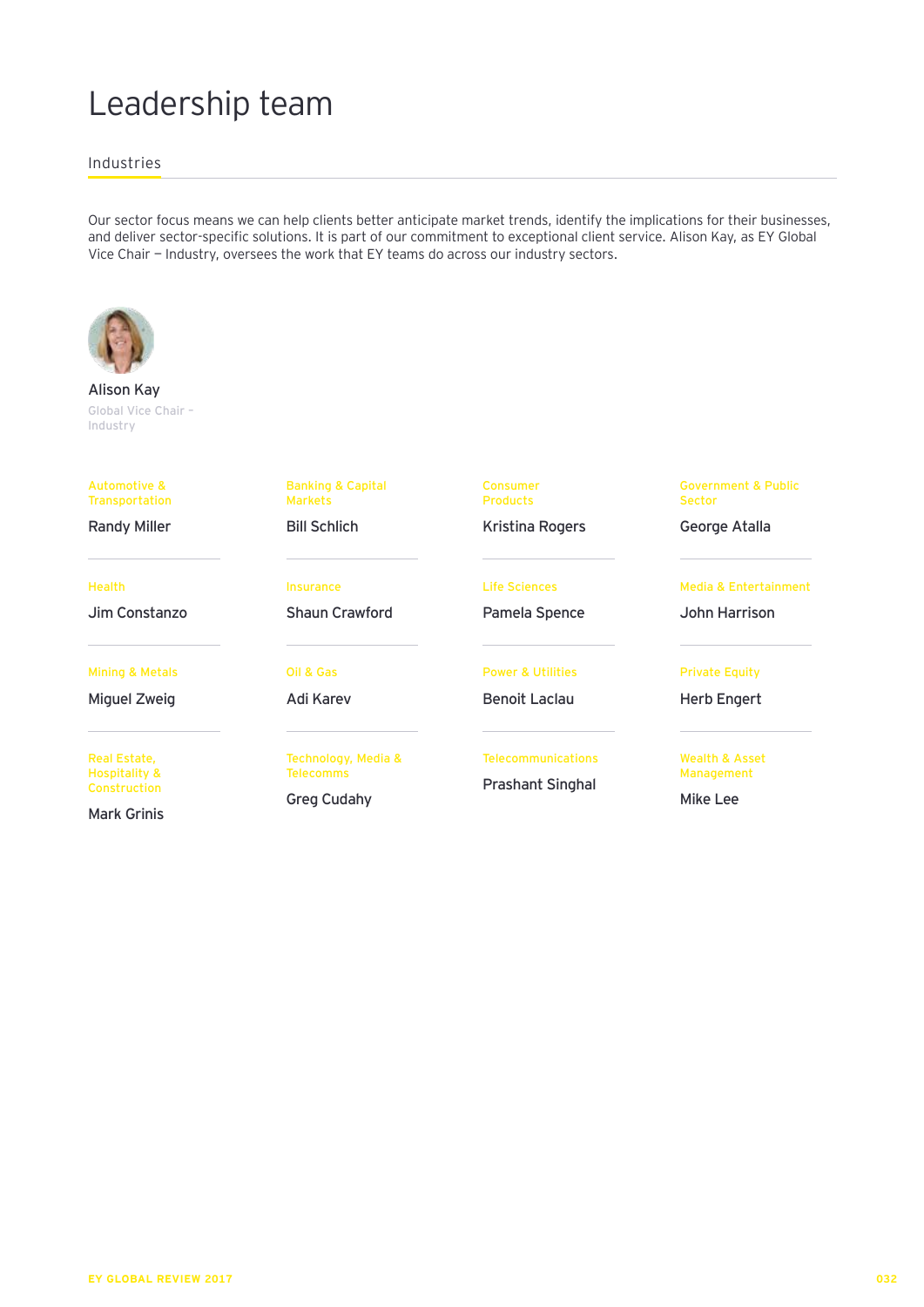## Global Governance Council

The Global Governance Council consists of 36 senior client-serving partner-ranked professionals drawn from member firms across the four EY Areas, and up to six independent non-executive members. These senior EY professionals who otherwise do not hold senior management roles, are elected by their peers. They advise EY on policies and strategies and the approval of the Global Governance Council is required for a number of significant matters that affect the organization as a whole.

| <b>Australia</b>     | <b>Brazil</b>            | Canada                | <b>China</b>              |
|----------------------|--------------------------|-----------------------|---------------------------|
| Trent van Veen*      | Andrea Weichert          | Paul Battista         | <b>Effie Xin</b>          |
| <b>Denmark</b>       | <b>France</b>            | Germany               | <b>Honk Kong SAR</b>      |
| <b>Torben Bender</b> | Vincent De La Bachelerie | <b>Ralf Bostedt</b>   | Vincent Chan              |
|                      | <b>Olivier Drion</b>     | <b>Rosheen Dries</b>  | Sir C.K. Chow **          |
| India                | <b>Israel</b>            | Japan                 | <b>Jordan</b>             |
| Sonu lyer            | Chen Shein               | Masami Koiki          | Yasmeen Muhtaseb          |
|                      |                          | Atsushi Saito **      |                           |
|                      |                          | Masahiko Yamauchi     |                           |
| Korea                | Latvia                   | Madagascar            | <b>Mexico</b>             |
| Dong Chul Kim        | <b>Guntars Krols</b>     | <b>Gerald Lincoln</b> | <b>Francisco Olivares</b> |
| <b>Netherlands</b>   | <b>Philippines</b>       | Russia                | <b>Spain</b>              |
| Herman de Ruijter    | Wilson P Tan             | Alexey Loza           | Rocio Reyero              |
| <b>Switzerland</b>   | <b>United Kingdom</b>    | U.S.A                 |                           |
| Robin Errico         | <b>Lucy Myers</b>        | Julie Gannon Boland   |                           |
|                      | Douglas Nisbet           | <b>Cliff Cammock</b>  |                           |
|                      | David Thorburn **        | <b>Beth Carr</b>      |                           |
|                      |                          | Loren Garruto         |                           |
|                      |                          | Laura Giovacco        |                           |
|                      |                          | Diana Hoff            |                           |
|                      |                          | Andy Rusnak           |                           |
|                      |                          | <b>Bill Strait</b>    |                           |

Oscar Suarez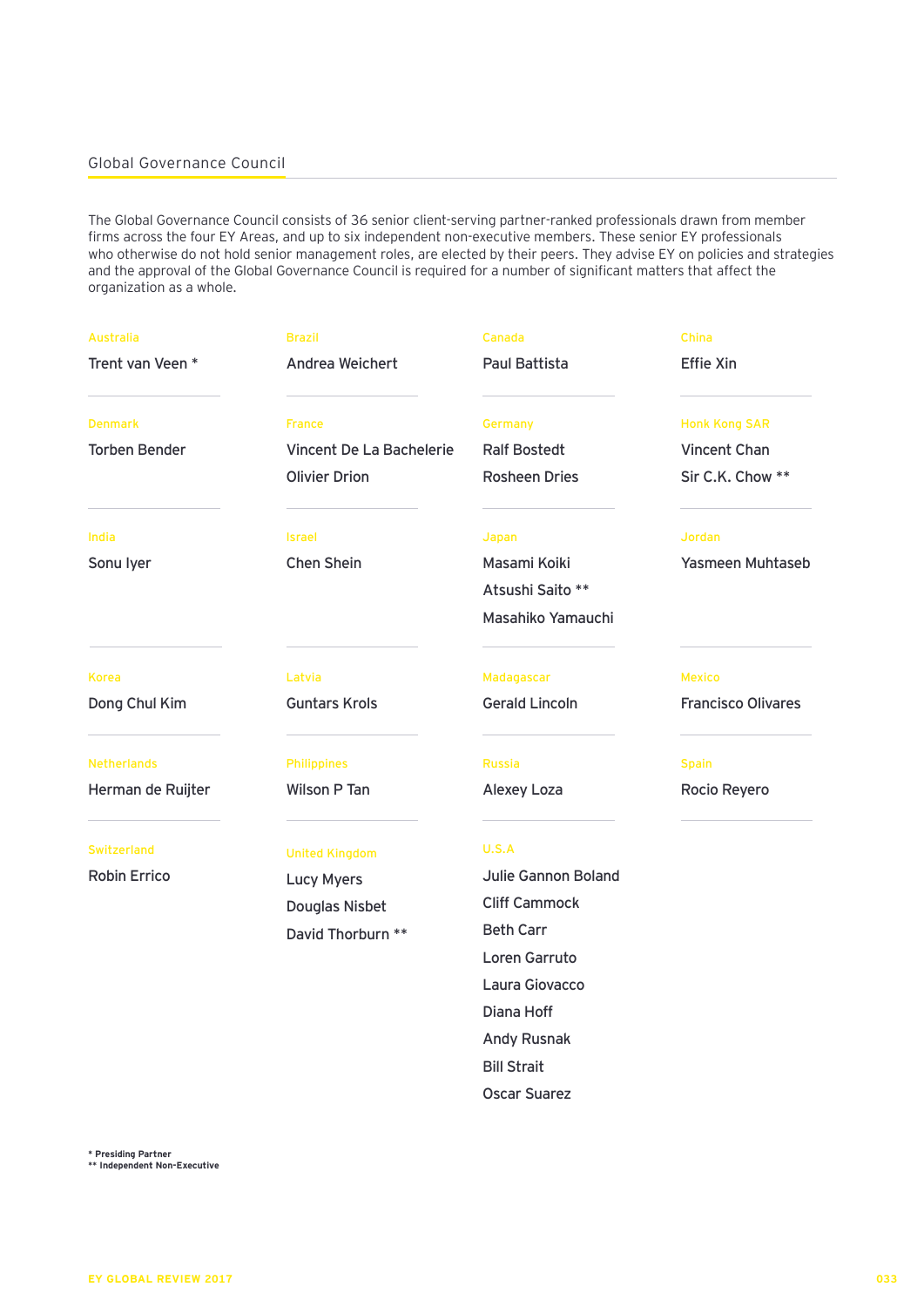## Americas

EY member firms are organized into 27 Regions which are grouped into four geographic Areas: Americas; Europe, Middle East, India and Africa (EMEIA); Asia Pacific; and Japan.

| Canada                 | <b>Financial Services</b><br>Organization | <b>Israel</b>          | Latin America -<br><b>North</b> | Latin America -<br><b>South</b> | <b>USA - Central</b> |
|------------------------|-------------------------------------------|------------------------|---------------------------------|---------------------------------|----------------------|
|                        | <b>Bahamas</b>                            |                        | <b>Bolivia</b>                  | Argentina                       |                      |
|                        | Bermuda                                   |                        | Colombia                        | <b>Brazil</b>                   |                      |
|                        | <b>British Virgin</b>                     |                        | Costa Rica                      | Chile                           |                      |
|                        | <b>Islands</b>                            |                        | Dominican                       | Paraguay                        |                      |
|                        | Cayman<br>Islands                         |                        | Republic                        | Uruguay                         |                      |
|                        |                                           |                        | Ecuador                         |                                 |                      |
|                        | <b>United States</b>                      |                        | <b>El Salvador</b>              |                                 |                      |
|                        |                                           |                        | Guatemala                       |                                 |                      |
|                        |                                           |                        | <b>Honduras</b>                 |                                 |                      |
|                        |                                           |                        | Mexico                          |                                 |                      |
|                        |                                           |                        | Nicaragua                       |                                 |                      |
|                        |                                           |                        | Panama                          |                                 |                      |
|                        |                                           |                        | Peru                            |                                 |                      |
|                        |                                           |                        | Venezuela                       |                                 |                      |
|                        |                                           |                        |                                 |                                 |                      |
|                        |                                           |                        |                                 |                                 |                      |
| <b>USA - Northeast</b> | <b>USA - Southeast</b>                    | <b>USA - Southwest</b> | <b>USA - West</b>               |                                 |                      |
|                        | Aruba                                     |                        |                                 |                                 |                      |
|                        | <b>Barbados</b>                           |                        |                                 |                                 |                      |

Curaçao Jamaica St Lucia Trinidad and Tobago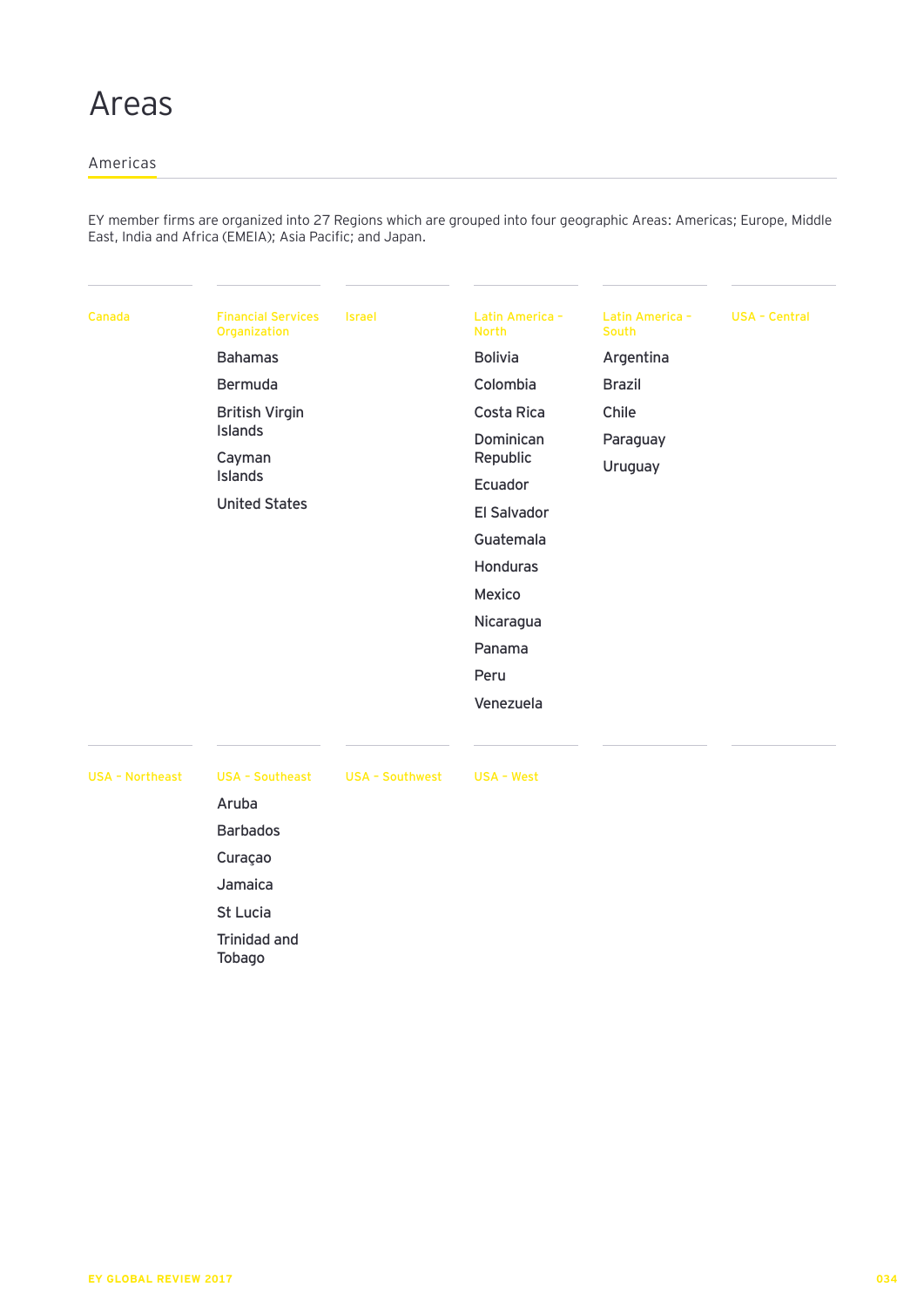# Areas

## Asia-Pacific

EY member firms are organized into 27 Regions which are grouped into four geographic Areas: Americas; Europe, Middle East, India and Africa (EMEIA); Asia Pacific; and Japan.

| Asean              | <b>Financial Services</b> | <b>Greater China</b> | Korea | Oceania            |
|--------------------|---------------------------|----------------------|-------|--------------------|
| <b>Brunei</b>      | Organization              | China                |       | Australia          |
| Cambodia           |                           | Mongolia             |       | Fiji               |
| Guam               |                           | Taiwan               |       | <b>New Zealand</b> |
| Indonesia          |                           |                      |       | Papua New Guinea   |
| Laos               |                           |                      |       |                    |
| Malaysia           |                           |                      |       |                    |
| <b>Maldives</b>    |                           |                      |       |                    |
| Myanmar            |                           |                      |       |                    |
| N. Mariana Islands |                           |                      |       |                    |
| Philippines        |                           |                      |       |                    |
| Singapore          |                           |                      |       |                    |
| Sri Lanka          |                           |                      |       |                    |
| <b>Thailand</b>    |                           |                      |       |                    |
| Vietnam            |                           |                      |       |                    |
|                    |                           |                      |       |                    |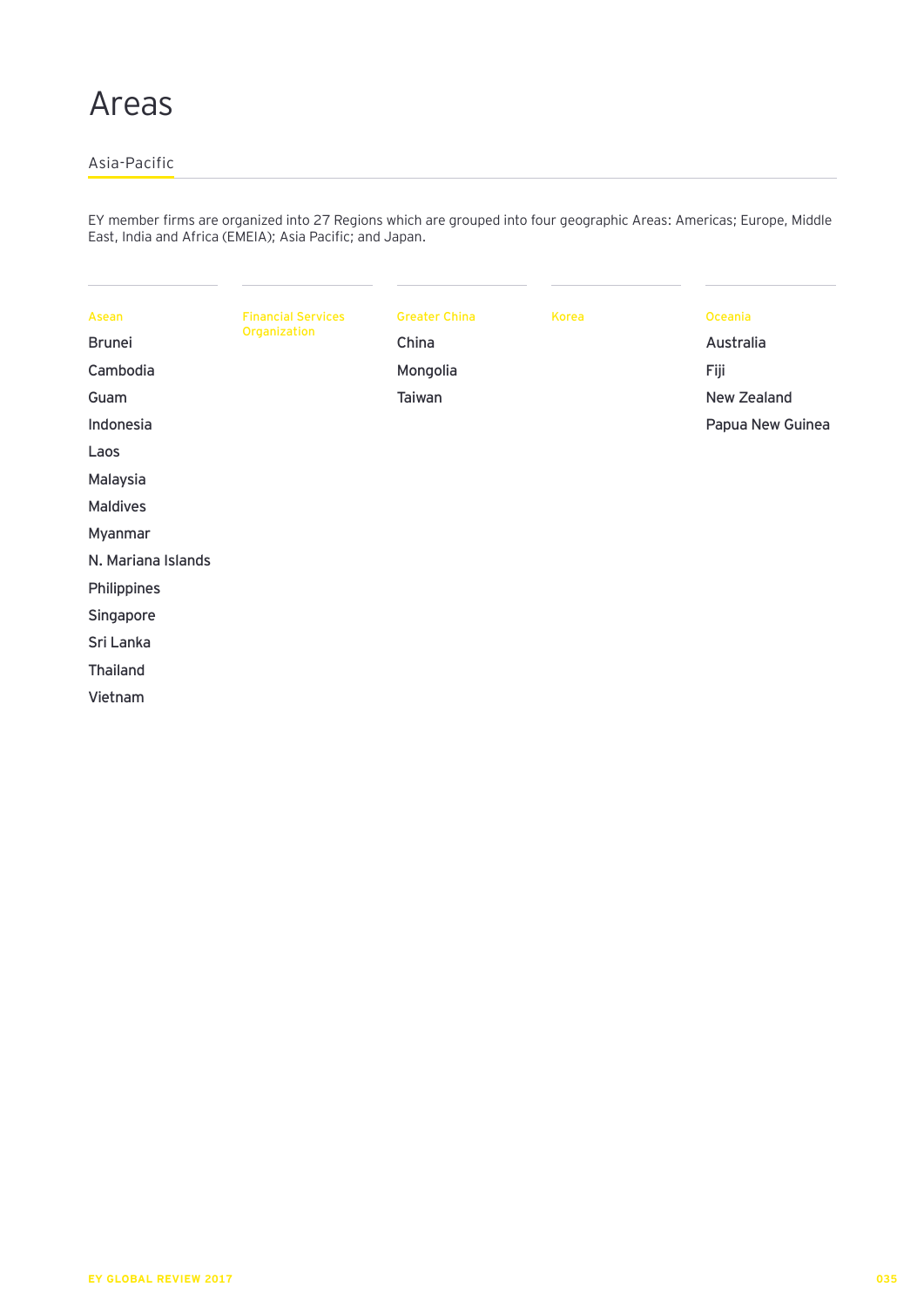# Areas

## EMEIA

EY member firms are organized into 27 Regions which are grouped into four geographic Areas: Americas; Europe, Middle East, India and Africa (EMEIA); Asia Pacific; and Japan.

| <b>Africa</b>      | Commonwealth<br>of Independent | <b>Central &amp;</b><br><b>Southeast Europe</b> | <b>Financial Services</b><br>Organization | Germany,<br><b>Switzerland &amp;</b> | India             |
|--------------------|--------------------------------|-------------------------------------------------|-------------------------------------------|--------------------------------------|-------------------|
| Angola             | <b>States</b>                  | Albania                                         | Gibraltar                                 | <b>Austria</b>                       | <b>Bangladesh</b> |
| <b>Botswana</b>    | Armenia                        | Bosnia and                                      |                                           | Austria                              | India             |
| Cameroon           | Azerbaijan                     | Herzegovina                                     |                                           | Germany                              |                   |
| Chad               | <b>Belarus</b>                 | <b>Bulgaria</b>                                 |                                           | Liechtenstein                        |                   |
| Congo              | Georgia                        | Croatia                                         |                                           | Switzerland                          |                   |
| DR Congo           | Kazakhstan                     | Cyprus                                          |                                           |                                      |                   |
| Equatorial         | Kyrgyz                         | <b>Czech Republic</b>                           |                                           |                                      |                   |
| Guinea             | Republic                       | Estonia                                         |                                           |                                      |                   |
| Gabon              | <b>Russia</b>                  | Greece                                          |                                           |                                      |                   |
| Ghana              | <b>Ukraine</b>                 | Hungary                                         |                                           |                                      |                   |
| Guinea             | Uzbekistan                     | Kosovo                                          |                                           |                                      |                   |
| <b>Ivory Coast</b> |                                |                                                 |                                           |                                      |                   |
| Kenya              |                                | Latvia                                          |                                           |                                      |                   |
| Madagascar         |                                | Lithuania                                       |                                           |                                      |                   |
| <b>Malawi</b>      |                                | FYR of<br>Macedonia                             |                                           |                                      |                   |
| <b>Mauritius</b>   |                                | Malta                                           |                                           |                                      |                   |
| Mozambique         |                                | Moldova                                         |                                           |                                      |                   |
| Namibia            |                                | Montenegro                                      |                                           |                                      |                   |
| Nigeria            |                                | Poland                                          |                                           |                                      |                   |
| Rwanda             |                                | Romania                                         |                                           |                                      |                   |
| Senegal            |                                | Serbia                                          |                                           |                                      |                   |
| <b>Seychelles</b>  |                                | Slovakia                                        |                                           |                                      |                   |
| South Africa       |                                | Slovenia                                        |                                           |                                      |                   |
| Tanzania           |                                | Turkey                                          |                                           |                                      |                   |
| Uganda             |                                |                                                 |                                           |                                      |                   |
| Zambia             |                                |                                                 |                                           |                                      |                   |

Zimbabwe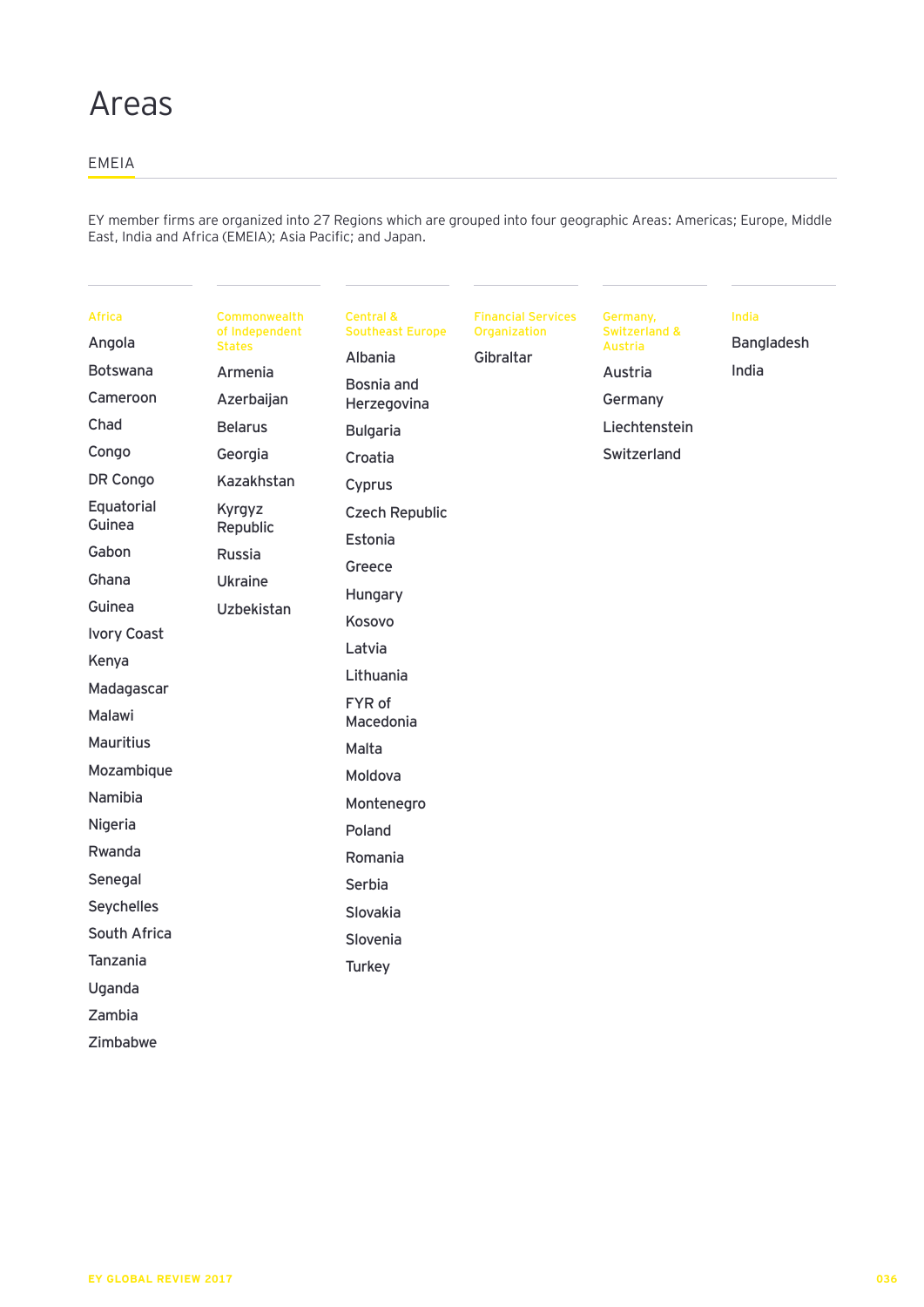## EMEIA (continued)

EY member firms are organized into 27 Regions which are grouped into four geographic Areas: Americas; Europe, Middle East, India and Africa (EMEIA); Asia Pacific; and Japan.

| Mediterranean<br><b>Italy</b><br>Portugal<br>Spain | <b>Middle East North</b><br><b>Africa</b><br>Afghanistan<br><b>Bahrain</b><br>Egypt<br>Iraq<br>Jordan<br>Kuwait<br>Lebanon<br>Libya<br>Oman<br>Pakistan<br>Palestinian<br>Authority | <b>Nordics</b><br><b>Denmark</b><br>Finland<br>Iceland<br>Norway<br>Sweden | <b>UK &amp; Ireland</b><br>Republic of Ireland<br>United Kingdom | <b>Western Europe</b><br><b>Maghreb</b><br>Algeria<br><b>Belgium</b><br>France<br>Luxembourg<br>Monaco<br>Morocco<br><b>Netherlands</b><br>Tunisia |
|----------------------------------------------------|-------------------------------------------------------------------------------------------------------------------------------------------------------------------------------------|----------------------------------------------------------------------------|------------------------------------------------------------------|----------------------------------------------------------------------------------------------------------------------------------------------------|
|                                                    | Qatar<br>Saudi Arabia<br>Syria<br><b>United Arab</b>                                                                                                                                |                                                                            |                                                                  |                                                                                                                                                    |

## Japan

EY member firms are organized into 27 Regions which are grouped into four geographic Areas: Americas; Europe, Middle East, India and Africa (EMEIA); Asia Pacific; and Japan.

**Japan**